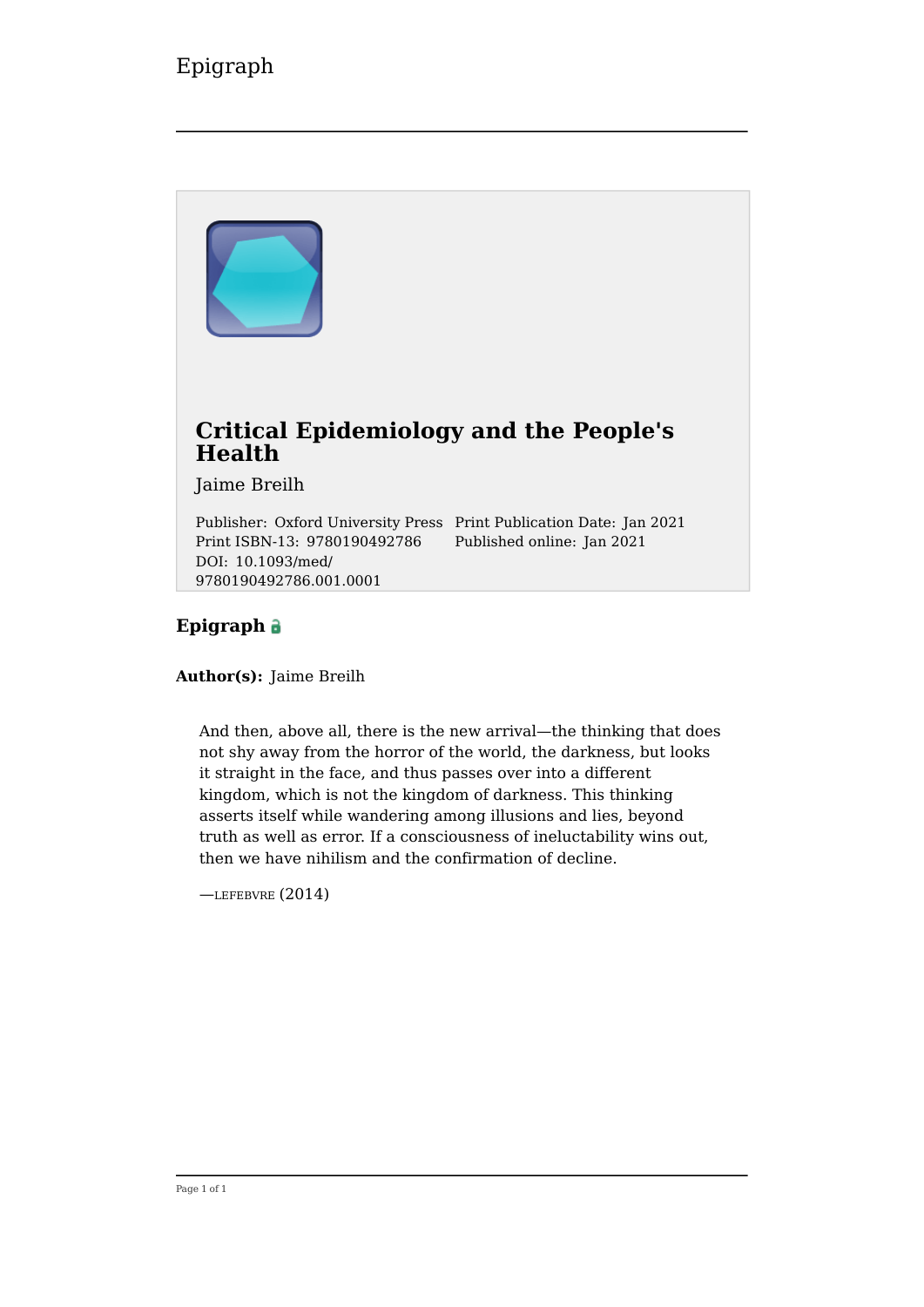#### Foreword



#### **Foreword**

**Author(s):** Nancy Krieger

9780190492786.001.0001

Critical ideas for tumultuous times. As political, economic and social polarization and inequities within and between countries escalates, and the fast-growing climate crisis and environmental degradation accelerate (People's Health Movement 2017; [Beckfield 2018;](https://oxfordmedicine.com/view/10.1093/med/9780190492786.001.0001/med-9780190492786-bibliography-1#med-9780190492786-bibItem-19) [Friel 2019;](https://oxfordmedicine.com/view/10.1093/med/9780190492786.001.0001/med-9780190492786-bibliography-1#med-9780190492786-bibItem-110) [Latour](https://oxfordmedicine.com/view/10.1093/med/9780190492786.001.0001/med-9780190492786-bibliography-1#med-9780190492786-bibItem-172)  [2018](https://oxfordmedicine.com/view/10.1093/med/9780190492786.001.0001/med-9780190492786-bibliography-1#med-9780190492786-bibItem-172); [Krieger 2020](https://oxfordmedicine.com/view/10.1093/med/9780190492786.001.0001/med-9780190492786-bibliography-1#med-9780190492786-bibItem-157)), urgent need exists for clarity about causes of—and paths towards rectifying—rampant health injustices.

In epidemiology, as in all sciences, the ideas and questions animating the field necessarily engage with the very world that scientists inhabit and seek to understand—and their place within this world ([Krieger 2011a](https://oxfordmedicine.com/view/10.1093/med/9780190492786.001.0001/med-9780190492786-bibliography-1#med-9780190492786-bibItem-153); [Felt et al 2017](https://oxfordmedicine.com/view/10.1093/med/9780190492786.001.0001/med-9780190492786-bibliography-1#med-9780190492786-bibItem-101); [Oreskes 2019\)](https://oxfordmedicine.com/view/10.1093/med/9780190492786.001.0001/med-9780190492786-bibliography-1#med-9780190492786-bibItem-206). For epidemiologists and others concerned about the people's health and planetary health, analyzing who and what shapes population distributions of health is necessarily informed by diverse and contending philosophical and political worldviews, grounded in the intimately and inseparably political, social, biological, ecosystemic, and historically dynamic realities of life on our planet (Krieger [2011a,](https://oxfordmedicine.com/view/10.1093/med/9780190492786.001.0001/med-9780190492786-bibliography-1#med-9780190492786-bibItem-153) [2020](https://oxfordmedicine.com/view/10.1093/med/9780190492786.001.0001/med-9780190492786-bibliography-1#med-9780190492786-bibItem-157); Felt et al 2017; [Latour 2018\)](https://oxfordmedicine.com/view/10.1093/med/9780190492786.001.0001/med-9780190492786-bibliography-1#med-9780190492786-bibItem-172).

Embracing, rather than obscuring, these debates has been a cardinal feature of Latin American critical epidemiology since its emergence in the 1970s (Breilh [1979,](https://oxfordmedicine.com/view/10.1093/med/9780190492786.001.0001/med-9780190492786-bibliography-1#med-9780190492786-bibItem-31) [2003,](https://oxfordmedicine.com/view/10.1093/med/9780190492786.001.0001/med-9780190492786-bibliography-1#med-9780190492786-bibItem-63) [2008](https://oxfordmedicine.com/view/10.1093/med/9780190492786.001.0001/med-9780190492786-bibliography-1#med-9780190492786-bibItem-64), [2019;](https://oxfordmedicine.com/view/10.1093/med/9780190492786.001.0001/med-9780190492786-bibliography-1#med-9780190492786-bibItem-62) Laurell [1989,](https://oxfordmedicine.com/view/10.1093/med/9780190492786.001.0001/med-9780190492786-bibliography-1#med-9780190492786-bibItem-168) 203, [2018;](https://oxfordmedicine.com/view/10.1093/med/9780190492786.001.0001/med-9780190492786-bibliography-1#med-9780190492786-bibItem-171) [Franco et](https://oxfordmedicine.com/view/10.1093/med/9780190492786.001.0001/med-9780190492786-bibliography-1#med-9780190492786-bibItem-108) [al. 1991](https://oxfordmedicine.com/view/10.1093/med/9780190492786.001.0001/med-9780190492786-bibliography-1#med-9780190492786-bibItem-108); [Iriat et al. 2002](https://oxfordmedicine.com/view/10.1093/med/9780190492786.001.0001/med-9780190492786-bibliography-1#med-9780190492786-bibItem-139); [Tajer 2003\)](https://oxfordmedicine.com/view/10.1093/med/9780190492786.001.0001/med-9780190492786-bibliography-1#med-9780190492786-bibItem-247). Born in a context of opposition to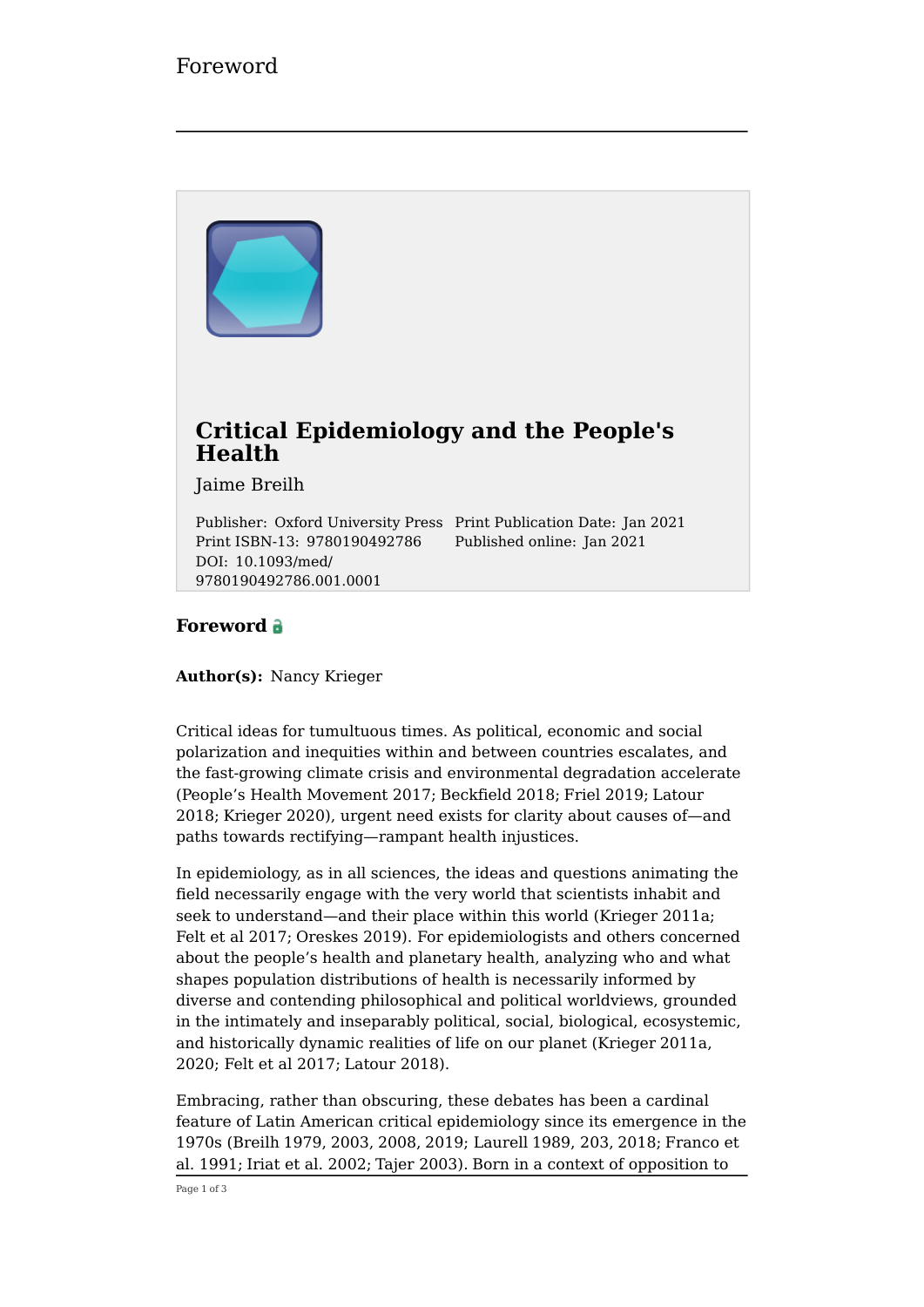#### Foreword

authoritarian rule and military dictatorships, in countries with complex histories and struggles involving settler colonialism, imperialism, enslavement, and Indigenous populations, Latin American critical epidemiology, as part of the Latin American Social Medicine/Collective Health movement, has critically guided research and action regarding the societal determination of health (Breilh [1979,](https://oxfordmedicine.com/view/10.1093/med/9780190492786.001.0001/med-9780190492786-bibliography-1#med-9780190492786-bibItem-31) [2003](https://oxfordmedicine.com/view/10.1093/med/9780190492786.001.0001/med-9780190492786-bibliography-1#med-9780190492786-bibItem-63), [2008](https://oxfordmedicine.com/view/10.1093/med/9780190492786.001.0001/med-9780190492786-bibliography-1#med-9780190492786-bibItem-64), [2019;](https://oxfordmedicine.com/view/10.1093/med/9780190492786.001.0001/med-9780190492786-bibliography-1#med-9780190492786-bibItem-62) Laurell [1989](https://oxfordmedicine.com/view/10.1093/med/9780190492786.001.0001/med-9780190492786-bibliography-1#med-9780190492786-bibItem-168), [2003,](https://oxfordmedicine.com/view/10.1093/med/9780190492786.001.0001/med-9780190492786-bibliography-1#med-9780190492786-bibItem-170) [2018](https://oxfordmedicine.com/view/10.1093/med/9780190492786.001.0001/med-9780190492786-bibliography-1#med-9780190492786-bibItem-171); [Franco et al. 1991](https://oxfordmedicine.com/view/10.1093/med/9780190492786.001.0001/med-9780190492786-bibliography-1#med-9780190492786-bibItem-108); [Iriat et al. 2002](https://oxfordmedicine.com/view/10.1093/med/9780190492786.001.0001/med-9780190492786-bibliography-1#med-9780190492786-bibItem-139); [Tajer 2003](https://oxfordmedicine.com/view/10.1093/med/9780190492786.001.0001/med-9780190492786-bibliography-1#med-9780190492786-bibItem-247)). For too long, however, the rich discussions of Latin American critical epidemiology have appeared in primarily in publications written in Spanish or Portuguese. They have not, with some notable exceptions [\(Barreto et al. 2001;](https://oxfordmedicine.com/view/10.1093/med/9780190492786.001.0001/med-9780190492786-bibliography-1#med-9780190492786-bibItem-17) [Iriat et al. 2002;](https://oxfordmedicine.com/view/10.1093/med/9780190492786.001.0001/med-9780190492786-bibliography-1#med-9780190492786-bibItem-139) Krieger [2003,](https://oxfordmedicine.com/view/10.1093/med/9780190492786.001.0001/med-9780190492786-bibliography-1#med-9780190492786-bibItem-152) [2011a](https://oxfordmedicine.com/view/10.1093/med/9780190492786.001.0001/med-9780190492786-bibliography-1#med-9780190492786-bibItem-153); [Tajer 2003;](https://oxfordmedicine.com/view/10.1093/med/9780190492786.001.0001/med-9780190492786-bibliography-1#med-9780190492786-bibItem-247) Laurell [1989,](https://oxfordmedicine.com/view/10.1093/med/9780190492786.001.0001/med-9780190492786-bibliography-1#med-9780190492786-bibItem-168) [2003](https://oxfordmedicine.com/view/10.1093/med/9780190492786.001.0001/med-9780190492786-bibliography-1#med-9780190492786-bibItem-170), [2018;](https://oxfordmedicine.com/view/10.1093/med/9780190492786.001.0001/med-9780190492786-bibliography-1#med-9780190492786-bibItem-171) [Franco 2003](https://oxfordmedicine.com/view/10.1093/med/9780190492786.001.0001/med-9780190492786-bibliography-1#med-9780190492786-bibItem-107); [Yamada 2003;](https://oxfordmedicine.com/view/10.1093/med/9780190492786.001.0001/med-9780190492786-bibliography-1#med-9780190492786-bibItem-273) Waitzkin [2001,](https://oxfordmedicine.com/view/10.1093/med/9780190492786.001.0001/med-9780190492786-bibliography-1#med-9780190492786-bibItem-265) [2008](https://oxfordmedicine.com/view/10.1093/med/9780190492786.001.0001/med-9780190492786-bibliography-1#med-9780190492786-bibItem-264), [2011;](https://oxfordmedicine.com/view/10.1093/med/9780190492786.001.0001/med-9780190492786-bibliography-1#med-9780190492786-bibItem-262) Breilh [2008](https://oxfordmedicine.com/view/10.1093/med/9780190492786.001.0001/med-9780190492786-bibliography-1#med-9780190492786-bibItem-64), [2019;](https://oxfordmedicine.com/view/10.1093/med/9780190492786.001.0001/med-9780190492786-bibliography-1#med-9780190492786-bibItem-56) [Cueto 2015;](https://oxfordmedicine.com/view/10.1093/med/9780190492786.001.0001/med-9780190492786-bibliography-1#med-9780190492786-bibItem-80) [Birn et al. 2017;](https://oxfordmedicine.com/view/10.1093/med/9780190492786.001.0001/med-9780190492786-bibliography-1#med-9780190492786-bibItem-23) [Birn and](https://oxfordmedicine.com/view/10.1093/med/9780190492786.001.0001/med-9780190492786-bibliography-1#med-9780190492786-bibItem-22) [Muntaner 2019](https://oxfordmedicine.com/view/10.1093/med/9780190492786.001.0001/med-9780190492786-bibliography-1#med-9780190492786-bibItem-22); [Vasquez et al. 2019](https://oxfordmedicine.com/view/10.1093/med/9780190492786.001.0001/med-9780190492786-bibliography-1#med-9780190492786-bibItem-258)), been readily accessible to readers for whom English is their primary scientific language.

This new volume of the Oxford series *"Small Book, Big Ideas in Population Health"* (OUP 2020) accordingly deliberately features, in English, the work of Jaime Breilh, a longstanding incisive and influential proponent and practitioner of Latin American critical epidemiology (Breilh [1979](https://oxfordmedicine.com/view/10.1093/med/9780190492786.001.0001/med-9780190492786-bibliography-1#med-9780190492786-bibItem-31), [2003](https://oxfordmedicine.com/view/10.1093/med/9780190492786.001.0001/med-9780190492786-bibliography-1#med-9780190492786-bibItem-63), [2008,](https://oxfordmedicine.com/view/10.1093/med/9780190492786.001.0001/med-9780190492786-bibliography-1#med-9780190492786-bibItem-64) [2019](https://oxfordmedicine.com/view/10.1093/med/9780190492786.001.0001/med-9780190492786-bibliography-1#med-9780190492786-bibItem-62); [Franco et al 1991](https://oxfordmedicine.com/view/10.1093/med/9780190492786.001.0001/med-9780190492786-bibliography-1#med-9780190492786-bibItem-108)), whom I first met in the late 1980s. Publishing this volume is part of a lifelong commitment I made, early on in my work in public health, to connect progressive thinking about social justice and public health across the Americas (Krieger [1988,](https://oxfordmedicine.com/view/10.1093/med/9780190492786.001.0001/med-9780190492786-bibliography-1#med-9780190492786-bibItem-148) [2002](https://oxfordmedicine.com/view/10.1093/med/9780190492786.001.0001/med-9780190492786-bibliography-1#med-9780190492786-bibItem-151), [2003,](https://oxfordmedicine.com/view/10.1093/med/9780190492786.001.0001/med-9780190492786-bibliography-1#med-9780190492786-bibItem-152) [2011b](https://oxfordmedicine.com/view/10.1093/med/9780190492786.001.0001/med-9780190492786-bibliography-1#med-9780190492786-bibItem-154), 2015; [Krieger et al. 2010](https://oxfordmedicine.com/view/10.1093/med/9780190492786.001.0001/med-9780190492786-bibliography-1#med-9780190492786-bibItem-161)). It is also part of my commitment, embodied in the ecosocial theory of disease distribution I first proposed in 1994 and have elaborated since, to weave together critical political, historical, biological, and ecological thinking into the ideas and practices of epidemiology and other population health sciences (Krieger [1994,](https://oxfordmedicine.com/view/10.1093/med/9780190492786.001.0001/med-9780190492786-bibliography-1#med-9780190492786-bibItem-149) [2001](https://oxfordmedicine.com/view/10.1093/med/9780190492786.001.0001/med-9780190492786-bibliography-1#med-9780190492786-bibItem-150), [2011a](https://oxfordmedicine.com/view/10.1093/med/9780190492786.001.0001/med-9780190492786-bibliography-1#med-9780190492786-bibItem-153), [2014,](https://oxfordmedicine.com/view/10.1093/med/9780190492786.001.0001/med-9780190492786-bibliography-1#med-9780190492786-bibItem-155) [2020](https://oxfordmedicine.com/view/10.1093/med/9780190492786.001.0001/med-9780190492786-bibliography-1#med-9780190492786-bibItem-157)).

I keenly recall one moment when I was a graduate student getting my master degree in epidemiology in the US in the early 1980s and I was in the library—and unexpectedly came across an article titled: "Mercury poisoning in Nicaragua: A case study of the export of environmental and occupational hazards by a multinational corporation" ([Hassan et al.](https://oxfordmedicine.com/view/10.1093/med/9780190492786.001.0001/med-9780190492786-bibliography-1#med-9780190492786-bibItem-130) [1981](https://oxfordmedicine.com/view/10.1093/med/9780190492786.001.0001/med-9780190492786-bibliography-1#med-9780190492786-bibItem-130)). Published in 1981, two years after the then progressive overthrow of the Somoza military dictatorship, the article appeared in the *International Journal of Health Services*, then a decade old. Its editor, Dr. Vicente Navarro, had left Spain in the 1960s in a context of opposition to the Franco dictatorship, and had many ties to progressive Latin American colleagues, as reflected in the journal's editorial board (Navarro 2020). The article vividly documented how the Somoza regime had suppressed knowledge about how an industrial plant had been poisoning its workers and other people and wildlife adjacent to and depending on the water of Lake Managua—and how this knowledge only became public, and thus actionable, following the regime's overthrow ([Hassan et al. 1981](https://oxfordmedicine.com/view/10.1093/med/9780190492786.001.0001/med-9780190492786-bibliography-1#med-9780190492786-bibItem-130)). It offered an eye-opening glimpse of what critical Latin American insights could offer North Americans in our own work for health equity.

Page 2 of 3

PRINTED FROM OXFORD MEDICINE ONLINE (www.oxfordmedicine.com). © Oxford University Press, 2022. All Rights Reserved. Under the terms of the licence agreement, an individual user may print out a PDF of a single chapter of a title in Oxford Medicine Online for personal use (for details see [Privacy Policy](https://global.oup.com/privacy) and [Legal Notice](https://oxfordmedicine.com/page/legal-notice)).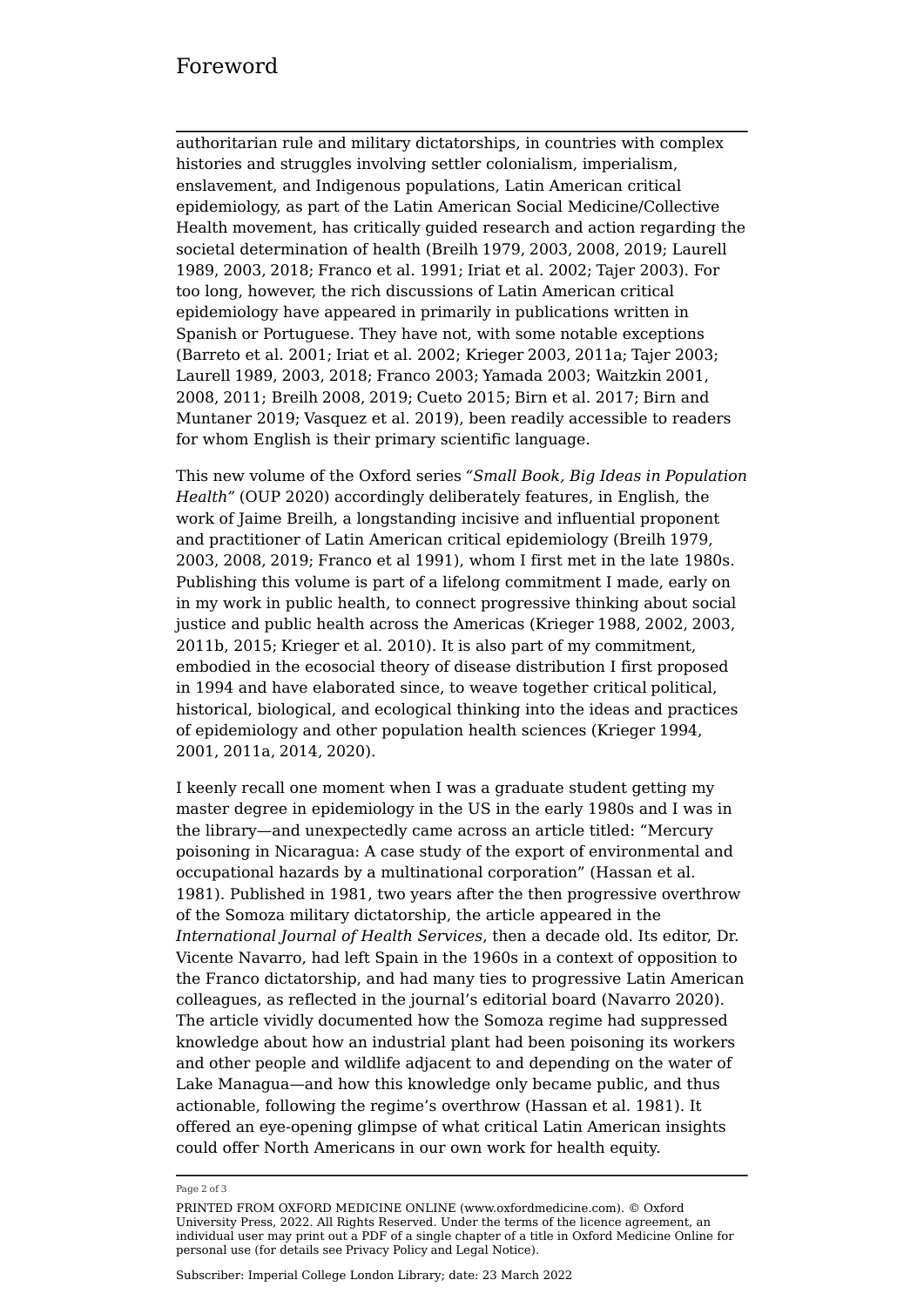#### Foreword

Breihl's analysis complements the foci of the series' first two books: *Political Sociology and The People's Health* ([Beckfield 2018\)](https://oxfordmedicine.com/view/10.1093/med/9780190492786.001.0001/med-9780190492786-bibliography-1#med-9780190492786-bibItem-19) and *Climate Change and The People's Health* [\(Friel 2019](https://oxfordmedicine.com/view/10.1093/med/9780190492786.001.0001/med-9780190492786-bibliography-1#med-9780190492786-bibItem-110)). Drawing on Latin American critical thinking and movements, his text seeks to illuminate, challenge, and transform the underlying conceptual and ideological assumptions and sociopolitical contexts—that inform contemporary epidemiological theories, knowledge, and practice.

Hence: in Chapter [1,](https://oxfordmedicine.com/view/10.1093/med/9780190492786.001.0001/med-9780190492786-chapter-2#) Breilh introduces the historical trajectory and panorama of critical thought in Latin American Social Medicine/Collective Health and the intertwined sociopolitical and ecological contexts and crises giving rise to this work and rendering it more relevant than ever. In Chapter [2](https://oxfordmedicine.com/view/10.1093/med/9780190492786.001.0001/med-9780190492786-chapter-3#), he delineates the theoretical underpinnings of Latin American critical epidemiology and provides concrete empirical examples of its utility to guide critical research. In Chapter [3](https://oxfordmedicine.com/view/10.1093/med/9780190492786.001.0001/med-9780190492786-chapter-4#), he urges epidemiology specifically, and public health more generally, to incorporate transformative, transdisciplinary, and intercultural ideas and practices to improve collective health, building on the strengths of both critical scientific and Indigenous knowledge.

At a time when the North American and European English-language epidemiological literature is embroiled in seemingly narrow debates albeit with far-reaching consequences—about conceptual and methodological approaches to causal inference ([VanderWeele 2015](https://oxfordmedicine.com/view/10.1093/med/9780190492786.001.0001/med-9780190492786-bibliography-1#med-9780190492786-bibItem-257); [Krieger and Davey Smith 2016;](https://oxfordmedicine.com/view/10.1093/med/9780190492786.001.0001/med-9780190492786-bibliography-1#med-9780190492786-bibItem-162) [Vandenbroucke et al. 2016](https://oxfordmedicine.com/view/10.1093/med/9780190492786.001.0001/med-9780190492786-bibliography-1#med-9780190492786-bibItem-256); [Schwartz et](https://oxfordmedicine.com/view/10.1093/med/9780190492786.001.0001/med-9780190492786-bibliography-1#med-9780190492786-bibItem-238) [al. 2016](https://oxfordmedicine.com/view/10.1093/med/9780190492786.001.0001/med-9780190492786-bibliography-1#med-9780190492786-bibItem-238); [Galea and Hernán 2019](https://oxfordmedicine.com/view/10.1093/med/9780190492786.001.0001/med-9780190492786-bibliography-1#med-9780190492786-bibItem-113); [Robinson and Bailey 2019](https://oxfordmedicine.com/view/10.1093/med/9780190492786.001.0001/med-9780190492786-bibliography-1#med-9780190492786-bibItem-223)), Breilh's arguments may seem as if they come from another planet. But they are very much grounded in the terrestrial realities of life on Earth. For all peoples to thrive and planetary health to flourish, we would do well to learn from the critical insights of the Latin American critical epidemiology, as aptly synthesized by Jaime Breilh.

—Nancy Krieger (February 13, 2020)

Page 3 of 3

PRINTED FROM OXFORD MEDICINE ONLINE (www.oxfordmedicine.com). © Oxford University Press, 2022. All Rights Reserved. Under the terms of the licence agreement, an individual user may print out a PDF of a single chapter of a title in Oxford Medicine Online for personal use (for details see [Privacy Policy](https://global.oup.com/privacy) and [Legal Notice](https://oxfordmedicine.com/page/legal-notice)).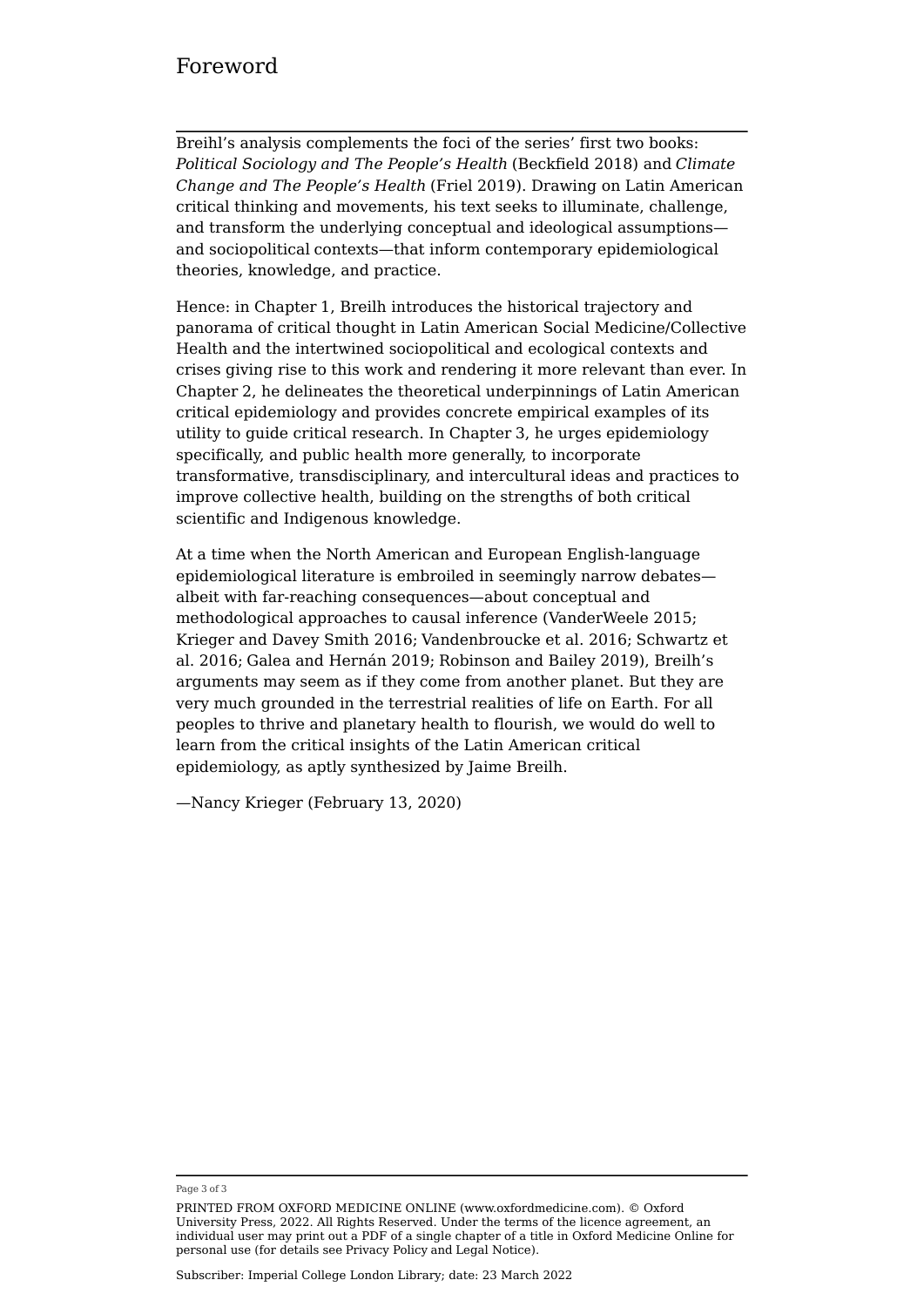#### About the Author



#### **About the Author**

9780190492786.001.0001

**Author(s):** Jaime Breilh

Jaime Breilh, MD, PhD, MSc, is former Rector (President) of the Universidad Andina Simón Bolívar. He is past president of the Ecuadorian Academy of Medicine (2014–2016); coordinator of the doctoral and postdoctoral programs in "Collective Health, Environment and Society"; director of the Center for Research and Evaluation of Collective Health (CILABSalud); and creator and director of the research, graduate training, and scientific services provision program AndinaEcoSaludable). He is recognized as one of the founders of contemporary critical Latin American epidemiology (Latin American Movement of Social Medicine/ Collective Health). His numerous publications and research offer pioneering innovative contributions on research methodology, the understanding of social determination of health, critical health theory, and the history of Latin American epidemiology, with instruments for intercultural participative research.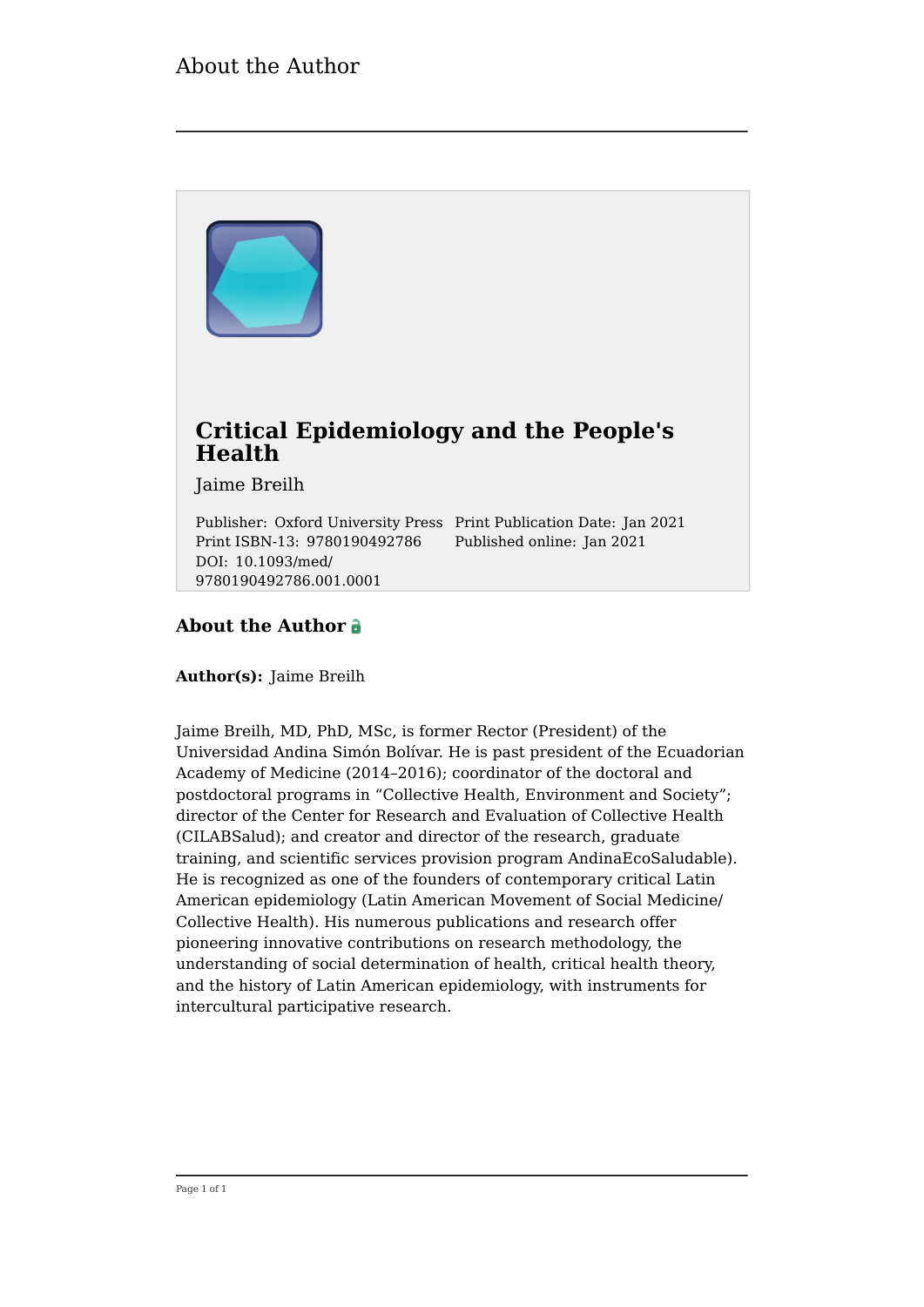

#### **Introduction: Critical Epidemiology—Bold Scientific Thinking and the Global Irruption of Inequity**

#### **Chapter:**

Introduction: Critical Epidemiology—Bold Scientific Thinking and the Global Irruption of Inequity

**Author(s):** Jaime Breilh

#### **DOI:** 10.1093/med/9780190492786.003.0001

*Critical Epidemiology and the People's Health* is an act of compassionate critical intellectual pursuit and audacious resistance with which to confront an ailing world. It aims to be a valid tool for rethinking prevention and the promotion of life in a civilization that has taken inequality and social pain to their extremes. The fundamental source of its inspiration is the selfless work of many epidemiologists, physicians, nurses, professionals, scientists, and social leaders of all types and disciplines, including gender and ethnical advocates, who dedicate their lives to defend, repair, mitigate, and promote wellness and the people's health. Contemporary books won't change the present unsolicited World, but they can provide a powerful testimony of the valid contributions of premillennial generations that forged irreplaceable critical knowledge of the societies we want to transform. If millennial and postmillennial generations make good use of their particular potentialities, and free themselves of the ideological chains imposed on them in the name of youthful innovation, they will surely appreciate what good scientific work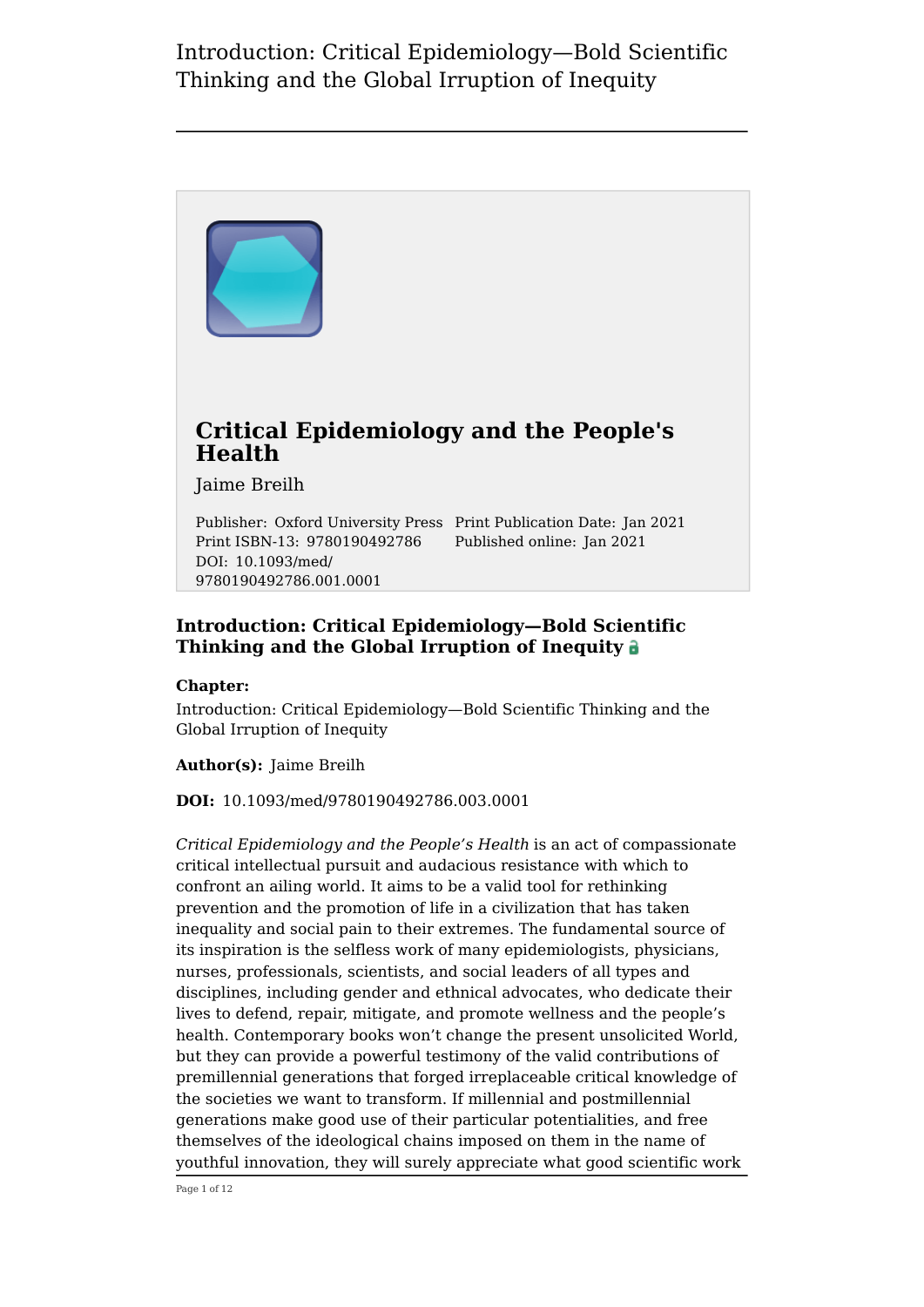has been accomplished. If young and older conscious scholars look back at our civilization with radical wisdom, we will surely be better prepared to rescue the progressive side of the science and arts production that is synthetized in daring publications.

Today, life sciences face multifaceted global challenges that demand of us academic consistency, consciousness, and resilience. Epidemiology, as with any scientific work that is involved in the defense of well-being and health, must approach its goals with boldness and an open mind, in order to assume the knowledge and wisdom of our peoples as a vital component of research and action.

In this context, the explanatory power of science is a potent tool for social governance. It is an instrument to build and rethink the utopian goal of plentiful wellness. Be it for practical productive purposes or for political reasons, knowledge is key for social planning and evaluation. Its contribution to the interpretation and appraisal of reality has inevitably made it a tool for the construction of hegemonic or liberating ideas. This characteristic has inevitably placed scientific work under the permanent scrutiny and pressure of opposing social forces.

Sciences advance not only through an accumulation of technical knowledge. Periodically, they experience profound paradigm shifts. Physical science's reasoning and calculations, for instance, were based for many years on the seemingly immovable principles of Newtonian mechanics. Light was supposed to travel in a straight line and gravitational force was supposed to define the physical order and movement of the entire universe. But at one point the dialectic logic of relativity overturned the mechanistic dogmas and revolutionized theoretical physics. At the beginning, new ideas are rejected or made invisible by mainstream strongholds, and a process of scientific epistemicide demands creativity and resilience on the part of the reformers. As a younger discipline, epidemiology is now experiencing a paradigm shift because its previously uncontested causal linear thinking is being overturned by the dialectic principles that social determination of health theory encompasses.

Thomas Kuhn described these profound epistemological, methodological, and practical periods of transformation as a scientific revolution [\(Kuhn,](https://oxfordmedicine.com/view/10.1093/med/9780190492786.001.0001/med-9780190492786-bibliography-1#med-9780190492786-bibItem-164) [1970](https://oxfordmedicine.com/view/10.1093/med/9780190492786.001.0001/med-9780190492786-bibliography-1#med-9780190492786-bibItem-164)). In Chapter [3](https://oxfordmedicine.com/view/10.1093/med/9780190492786.001.0001/med-9780190492786-chapter-4#), we discuss this issue in more detail, but in these introductory reflections it will suffice to underline the fact that our discipline, as with any other scientific work dealing with the integrity of life and well-being, has developed in the historical framework of the clash of ideas and is influenced by strategic interests of socially opposed stakeholders.

It is within this contradictory and contested societal context that epidemiology, public health's so-called diagnostic arm, must operate: called on to produce objective assessments of social well-being. Both in private productive settings and in public spaces, epidemiological

Page 2 of 12

PRINTED FROM OXFORD MEDICINE ONLINE (www.oxfordmedicine.com). © Oxford University Press, 2022. All Rights Reserved. Under the terms of the licence agreement, an individual user may print out a PDF of a single chapter of a title in Oxford Medicine Online for personal use (for details see [Privacy Policy](https://global.oup.com/privacy) and [Legal Notice](https://oxfordmedicine.com/page/legal-notice)).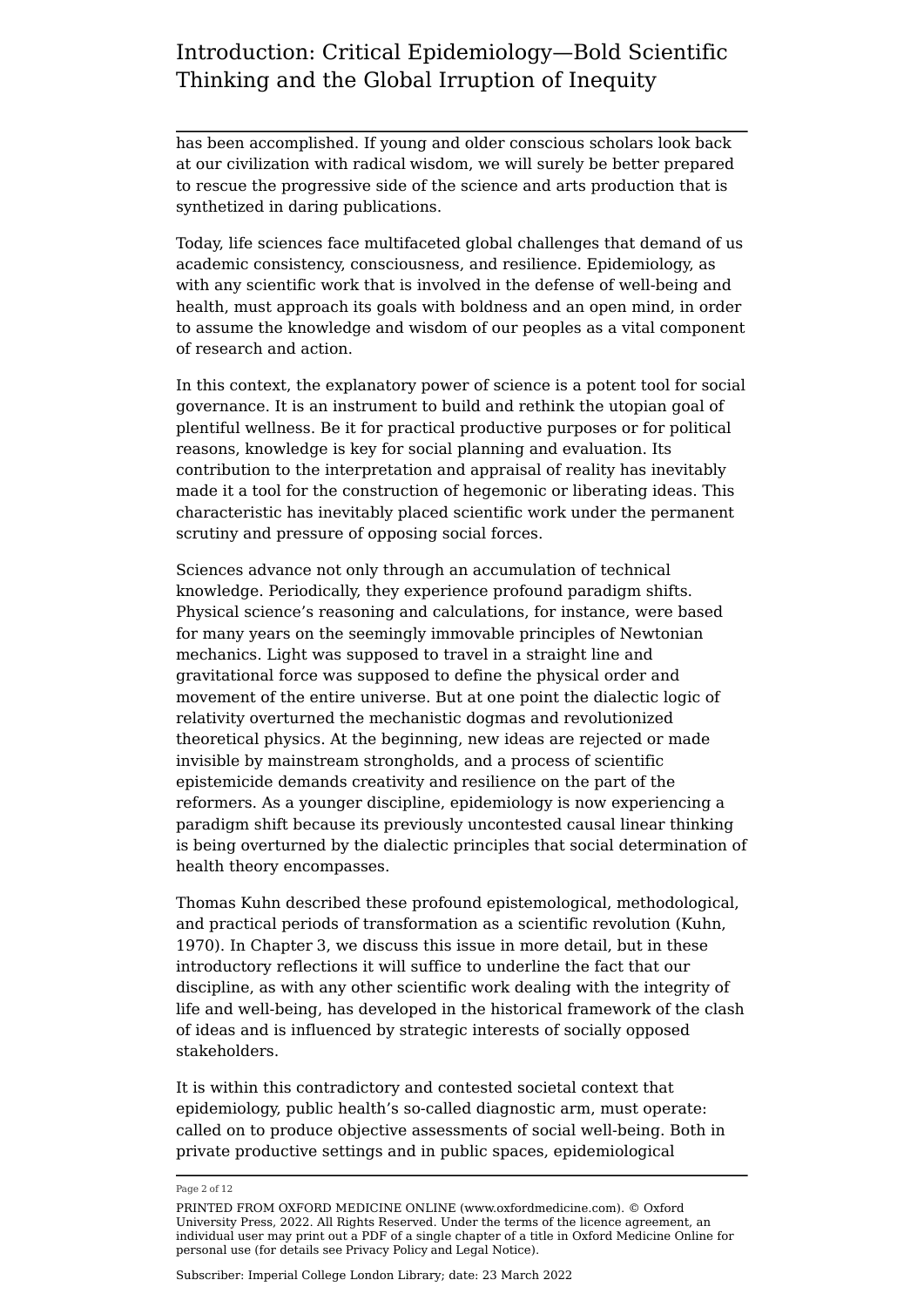statements and indicators are considered to be the barometers of the health and well-being of the population. In general, these statements explicitly and implicitly evaluate the healthiness and fair-mindedness of industrial systems and of urban and rural enclaves. In doing so, they assess the effectiveness of public policy and governmental regulations. Epidemiology thereby justifies or casts doubt on companies, governmental entities, and/or the individuals and parties in power, apparently committed to the protection of human life and ecosystems.

In the 21st century, the acceleration of neoliberalism and the global monopoly of agricultural, industrial, financial, and, more recently, strategic digital resources have produced a systematic regression of human, social, and environmental rights. Globalized lobbying and corporate rule are rapidly dismantling the institutional and ethical foundations of conventional public health and environmental justice policies. Moreover, cannibalistic corporate greed has expanded unilateral control of all basic life resources and expanded social disparities ([Klein,](https://oxfordmedicine.com/view/10.1093/med/9780190492786.001.0001/med-9780190492786-bibliography-1#med-9780190492786-bibItem-143)  [2000](https://oxfordmedicine.com/view/10.1093/med/9780190492786.001.0001/med-9780190492786-bibliography-1#med-9780190492786-bibItem-143)). The ongoing fourth industrial revolution has spread and accelerated health inequity, enlarging unhealthy processes and landscapes.

Planetary life and human health are severely constrained by the unhealthy civilization that underlies the macroeconomic and technological apparatus, and the accelerated global decline of well-being —with hardly any substantial variation between different types of societies: those that form the largest economies in the affluent North, the emerging economies, and the rest of nations situated in the bottom of the so-called development scale—is the greatest challenge faced by responsible, grounded science.

The phenomenological expressions of this worldwide regression appear in all classes of reports. In recent decades, indicators of income inequality a partial parameter of social inequity—have increased in nearly all world regions. In 2019, the world's billionaires, only 2,153 people, had more wealth than 4.6 billion people [\(Coffey et al., 2020](https://oxfordmedicine.com/view/10.1093/med/9780190492786.001.0001/med-9780190492786-bibliography-1#med-9780190492786-bibItem-74)). In 2016, the share of total national income accounted for by the powerful top 10% of the population ranged from 37% in Europe to 41% in China; 46% in Russia; 47% in the United States and Canada; approximately 55% in sub-Saharan Africa, Brazil, and India; and 61% in the Middle East [\(Alvaredo, Chancel,](https://oxfordmedicine.com/view/10.1093/med/9780190492786.001.0001/med-9780190492786-bibliography-1#med-9780190492786-bibItem-8)  [Piketty, Saez, & Zucman, 2018](https://oxfordmedicine.com/view/10.1093/med/9780190492786.001.0001/med-9780190492786-bibliography-1#med-9780190492786-bibItem-8)). The permanent rise of the wealthy inevitably leads to the constant decline of the poor (Fry & Taylor, 2018). The gap  $(r > q)$  between private capital rent  $(r)$  and the entire value of income and production (*g*) that existed throughout the 20th century is becoming even wider. This means that capital will increase more quickly than production and income. In simple terms, this regressive trend implies that the past is devouring the future ([Piketty, 2015](https://oxfordmedicine.com/view/10.1093/med/9780190492786.001.0001/med-9780190492786-bibliography-1#med-9780190492786-bibItem-217)). Accumulated collective fear and anger is exploding in a wave of global protest, which gives clear expression to the continuous scientific and artistic works that have depicted the planetary regression of justice, equity, and wellness.

Page 3 of 12

PRINTED FROM OXFORD MEDICINE ONLINE (www.oxfordmedicine.com). © Oxford University Press, 2022. All Rights Reserved. Under the terms of the licence agreement, an individual user may print out a PDF of a single chapter of a title in Oxford Medicine Online for personal use (for details see [Privacy Policy](https://global.oup.com/privacy) and [Legal Notice](https://oxfordmedicine.com/page/legal-notice)).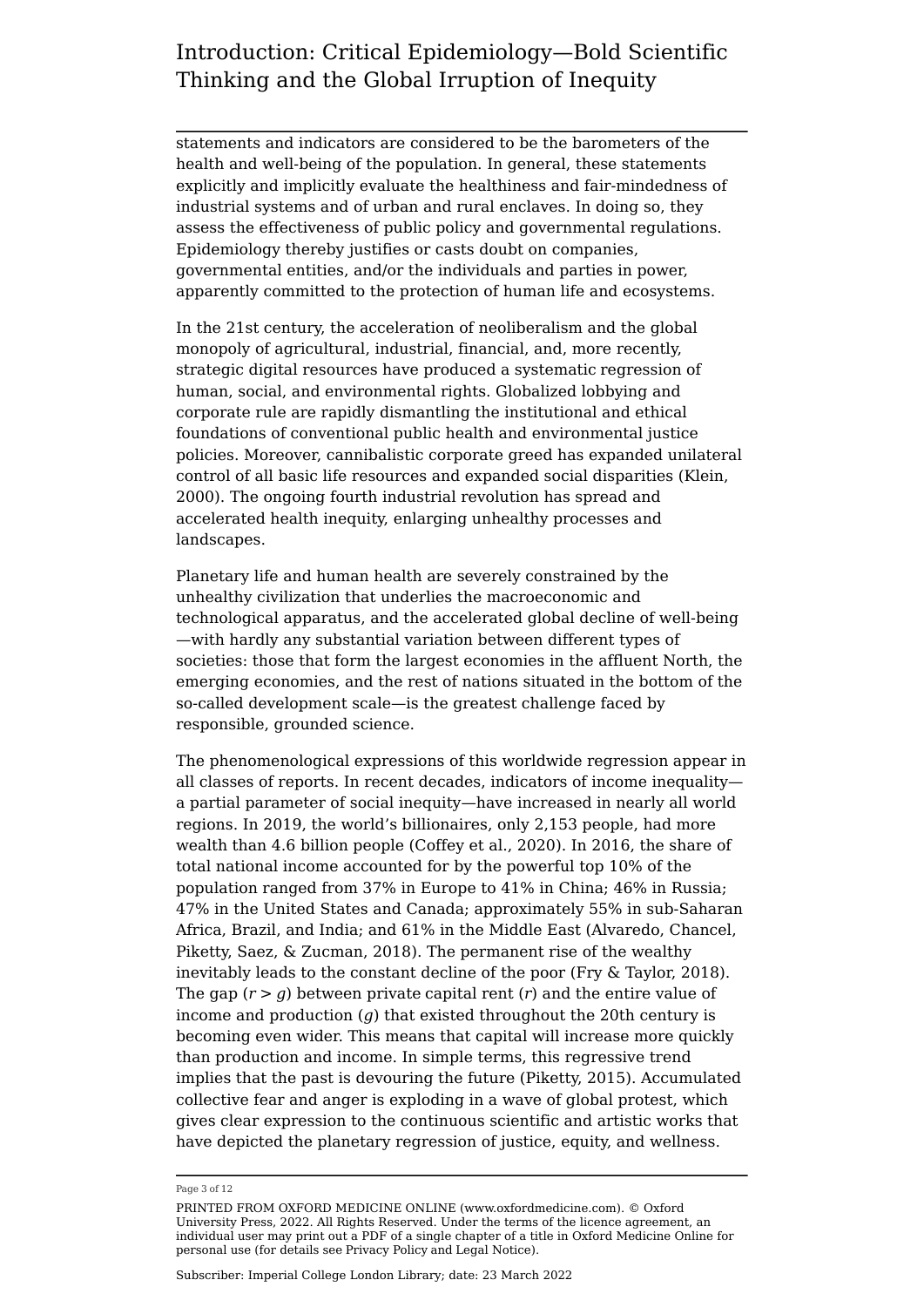Paradoxically, this colossal movement revolves around the convergence of productivist uses of the technology of the fourth industrial revolution [\(Ribeiro, 2016](https://oxfordmedicine.com/view/10.1093/med/9780190492786.001.0001/med-9780190492786-bibliography-1#med-9780190492786-bibItem-222)); the unfair and fraudulent dispossession of strategic resources in their most varied forms ([Harvey, 2003](https://oxfordmedicine.com/view/10.1093/med/9780190492786.001.0001/med-9780190492786-bibliography-1#med-9780190492786-bibItem-127)); and even the opportunistic exploitation of conditions of extreme, shock, despair, and social anxiety ([Klein, 2008](https://oxfordmedicine.com/view/10.1093/med/9780190492786.001.0001/med-9780190492786-bibliography-1#med-9780190492786-bibItem-145)).

All basic means of social reproduction and the people's health are in the hands of a few corporate giants. Iron hand dominance of strategic resources and commodities is achieved through land and water grabbing [\(Nolte, Chamberlain, & Giger, 2016\)](https://oxfordmedicine.com/view/10.1093/med/9780190492786.001.0001/med-9780190492786-bibliography-1#med-9780190492786-bibItem-202), patent-protected seed control [\(Kuyek, 2001\)](https://oxfordmedicine.com/view/10.1093/med/9780190492786.001.0001/med-9780190492786-bibliography-1#med-9780190492786-bibItem-165), and, in general, the oligopolistic control of the food system and the imposition of a neoliberal diet ([Otero, Pechlaner, Liberman, &](https://oxfordmedicine.com/view/10.1093/med/9780190492786.001.0001/med-9780190492786-bibliography-1#med-9780190492786-bibItem-208) [Gürcan, 2015\)](https://oxfordmedicine.com/view/10.1093/med/9780190492786.001.0001/med-9780190492786-bibliography-1#med-9780190492786-bibItem-208). The formation of huge transnational corporations stands behind the massive induction of unhealthy pro-big business consumer behaviors.

This regressive trend has been defined in the United States as "America's concentration crisis" ([Open Markets Institute, 2018\)](https://oxfordmedicine.com/view/10.1093/med/9780190492786.001.0001/med-9780190492786-bibliography-1#med-9780190492786-bibItem-205). It also affects a range of specific health care-related markets, from syringes to medical patient financing. A growing monopoly power in the health care sector contributes significantly to high prices, poor quality, and lack of access that millions of Americans experience when interacting with the health care system. The brilliant metaphor of "health care under the knife" clearly depicts the gravity of this corrosion of health rights [\(Waitzkin et](https://oxfordmedicine.com/view/10.1093/med/9780190492786.001.0001/med-9780190492786-bibliography-1#med-9780190492786-bibItem-267) [al., 2018](https://oxfordmedicine.com/view/10.1093/med/9780190492786.001.0001/med-9780190492786-bibliography-1#med-9780190492786-bibItem-267)). Extreme inequality is also demolishing health rights and democracy in Latin America ([Cañete et al., 2015](https://oxfordmedicine.com/view/10.1093/med/9780190492786.001.0001/med-9780190492786-bibliography-1#med-9780190492786-bibItem-71)), in the process of becoming a modern version of the old practice of bleeding and colonialism that has kept open the veins of Latin America ([Galeano,](https://oxfordmedicine.com/view/10.1093/med/9780190492786.001.0001/med-9780190492786-bibliography-1#med-9780190492786-bibItem-114) [2004](https://oxfordmedicine.com/view/10.1093/med/9780190492786.001.0001/med-9780190492786-bibliography-1#med-9780190492786-bibItem-114)).

The unparalleled increase of social and health inequity is an important expression of the present worldwide breakdown of healthy life conditions. This uncontrolled growth of a technologically accelerated market economy and the intensification of neocolonial strategies in the 21st century are multiplying the threats to life on Earth.

The contemporary geographical expansion of the spaces penetrated by capital ([Harvey, 2001](https://oxfordmedicine.com/view/10.1093/med/9780190492786.001.0001/med-9780190492786-bibliography-1#med-9780190492786-bibItem-126)) brings us back to the organic relationship between the modern capital reproduction and the older processes of dispossession that shaped the historical geography of capitalism from early colonial times [\(Harvey, 2003\)](https://oxfordmedicine.com/view/10.1093/med/9780190492786.001.0001/med-9780190492786-bibliography-1#med-9780190492786-bibItem-127). Neo-extractivist structures operate through the organic interrelation of long-standing and newer mechanisms of profit extraction. On the one hand, we have the recrudescence of openly violent territorial dispossession tactics that operate through war, armed extortion by local drug lords, and even the intentional burning of rainforests to expand mining and agribusiness frontiers. These lawless procedures, combined with fraudulent financial expropriations and the cheap longterm land leasing of the most fertile soils, are simply the modern expression of the age-old dispossession of strategic natural resources. On

PRINTED FROM OXFORD MEDICINE ONLINE (www.oxfordmedicine.com). © Oxford University Press, 2022. All Rights Reserved. Under the terms of the licence agreement, an individual user may print out a PDF of a single chapter of a title in Oxford Medicine Online for personal use (for details see [Privacy Policy](https://global.oup.com/privacy) and [Legal Notice](https://oxfordmedicine.com/page/legal-notice)).

Page 4 of 12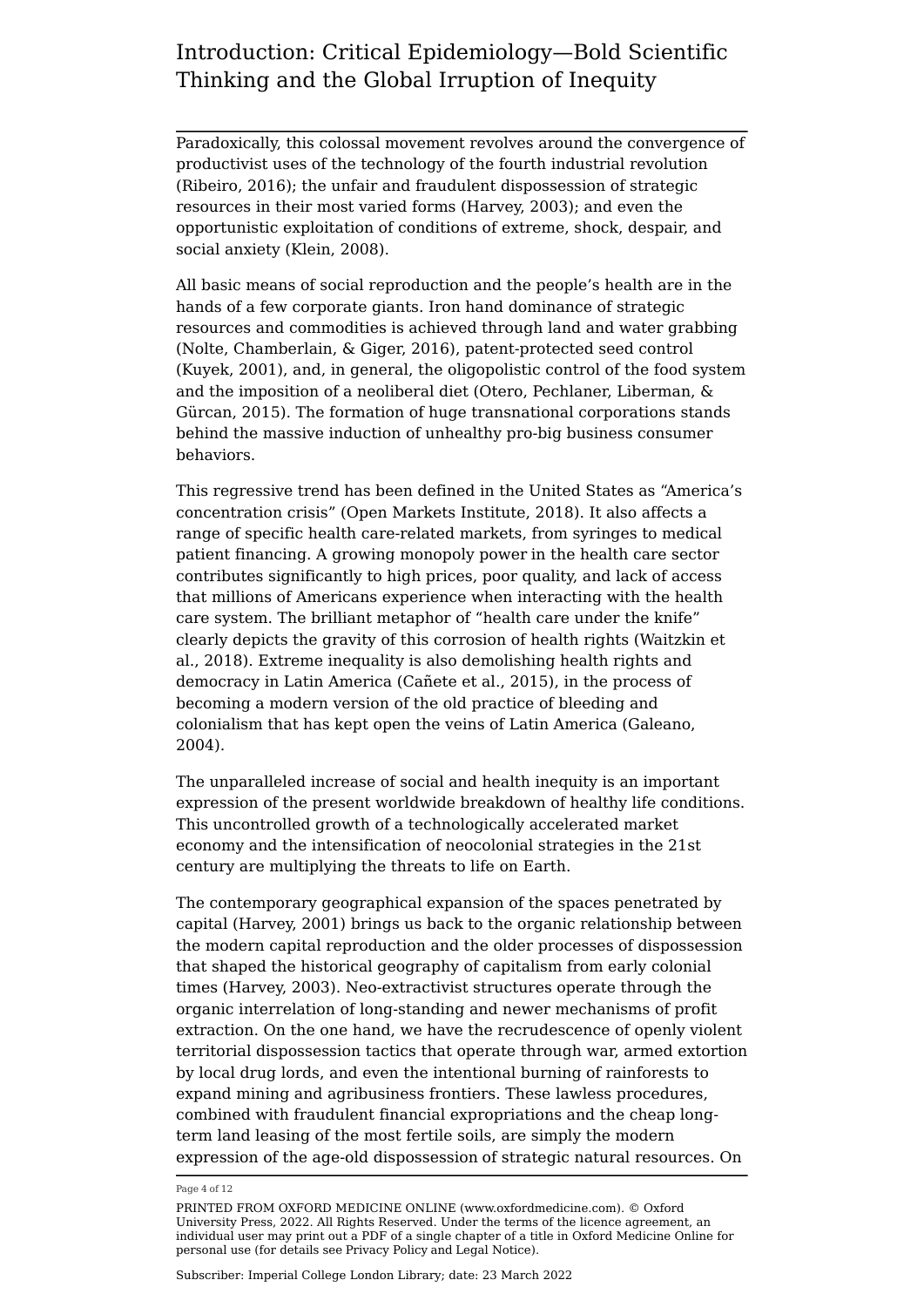the other hand, high-tech neo-extractivist activities in mining, agribusiness, and digital services–consumer cyber platforms—that operate with personal data as the most valued commodity—constitute its brand new face ([Dance, La Forgia, & Confessore, 2018\)](https://oxfordmedicine.com/view/10.1093/med/9780190492786.001.0001/med-9780190492786-bibliography-1#med-9780190492786-bibItem-81).

<span id="page-9-0"></span>The curse of this new gilded age is therefore not only the *diseconomy*<sup>[1](#page-16-0)</sup> of entrepreneurial gigantism and its structural corruptness (Wu, 2019) but also its impact on social democracy and its power to weaken the legal control of health-related behaviors and goods. This complex multidimensional regression of social and health rights explains the expansion of an array of pandemic developments or "pathologies of power" ([Farmer, 2005](https://oxfordmedicine.com/view/10.1093/med/9780190492786.001.0001/med-9780190492786-bibliography-1#med-9780190492786-bibItem-100)).

The case of globalized obesity clearly illustrates the dynamic multidimensional nature of epidemiological transformation of our societies. In the broader context of big economy and political power, we find the expansion of agribusiness' obesogenic products and the corresponding corporate lobbying, which finally induced the congressional US farm bills of the 1970s. The new legal framework determined "a rapid increase in food portion sizes, accelerated marketing and affordability of energy dense foods," while at the same time inducing "widespread introduction of cheap and potent sweetening agents, such as high-fructose corn syrup, which infiltrated the food system and affected the whole population" ([Rogers, Woodward, Swinburn, & Dietz, 2018\)](https://oxfordmedicine.com/view/10.1093/med/9780190492786.001.0001/med-9780190492786-bibliography-1#med-9780190492786-bibItem-225). There is a clear dynamic articulation of general societal forces that subsume particular unhealthy modes of living and at the same time condition individual lifestyles and obesity as their related corporal embodiment. This constitutes an integral view in contrast with hegemonic, causal epidemiology, which interprets this global phenomenon as the generalization of an essentially personal biological or psychological problem that demands individual health care measures. Concomitantly, the unrestricted growth of pharmaceutical big business has unleashed mechanisms that distort the medical code of honor and are lethal for scientific academic control, which explains the reductionist responses that the medical establishment gives to problems such as obesity ([Jones & Wilsdon, 2018\)](https://oxfordmedicine.com/view/10.1093/med/9780190492786.001.0001/med-9780190492786-bibliography-1#med-9780190492786-bibItem-142).

This vertiginous, technologically based rhythm of wealth concentration places human and nature's rights in a precarious situation. The frenetic expansion of the postmodern consumerist society makes us hostages to a civilization that has imposed a new logic of living, new principles of organization, and new rhythms of life that are clearly incompatible with a healthy ethos.

Greed and its counterpart of philosophical individualism have derailed the material and spiritual fundaments of the common good that nurtured wellness and made democracy viable. Structural unfairness and extreme political shortsightedness are propelling our planet toward a true social, sanitary, environmental, and moral abyss.

Page 5 of 12

PRINTED FROM OXFORD MEDICINE ONLINE (www.oxfordmedicine.com). © Oxford University Press, 2022. All Rights Reserved. Under the terms of the licence agreement, an individual user may print out a PDF of a single chapter of a title in Oxford Medicine Online for personal use (for details see [Privacy Policy](https://global.oup.com/privacy) and [Legal Notice](https://oxfordmedicine.com/page/legal-notice)).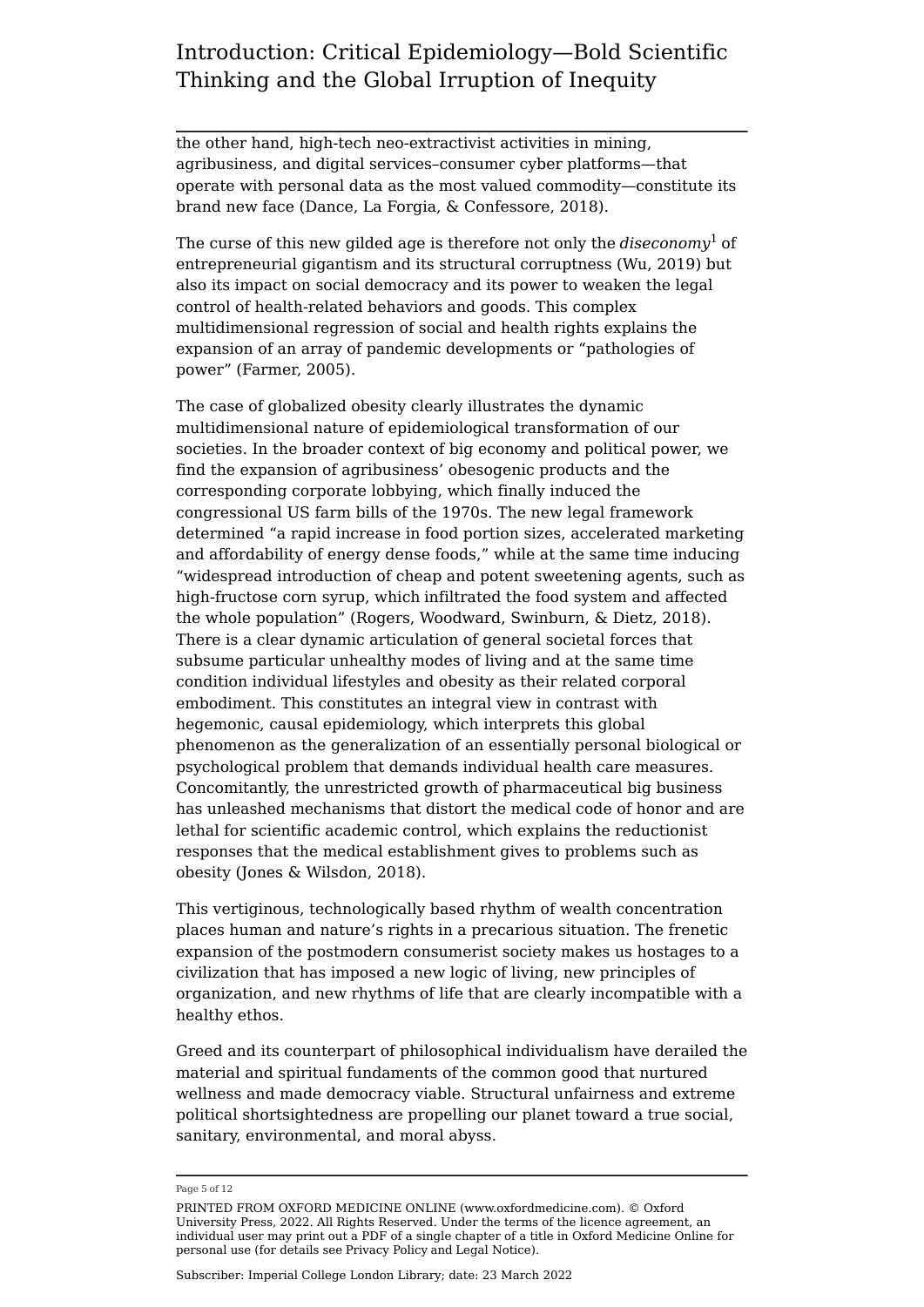However, the material mechanisms of this uncontrolled destructiveness and extremely inequitable World System are far from self-sustaining. They are clearly supported by a set of political–ideological, cultural, and communicative mechanisms that discipline collectivities and alienate them from their strategic needs. As was recently confirmed in the political crises of Brazil and Bolivia, even religious entrepreneurial ideological platforms are playing a major role in debasing social consciousness and sovereignty. New powerful multimillionaire sects subject their growing clienteles to a fundamentalist indoctrination that aims to adapt the poor people's common sense, their profound subjectivity, to the role of functional consumers and defenders of the neoliberal mode of living: a "new Christ," an inverse Christianity not of the poor but of the wealthy. In the case of Latin America, this is no longer the principal function of traditional conservative Catholicism but a new practical commercialized version of the distinct forms of imported Protestantism that assume private individual success as God's utmost reward ([Arístegui, 2019\)](https://oxfordmedicine.com/view/10.1093/med/9780190492786.001.0001/med-9780190492786-bibliography-1#med-9780190492786-bibItem-10). When one looks from a critical epidemiology perspective at this massive ideological alienation of impoverished urban and rural communities—both "mestizo" and ethnically indigenous and Afro—one realizes, among other things, that it implies a disdain and belligerent rejection of their original ethnic indigenous roots and cultural practices. Instead of rediscovering the wisdom of others, the richness of their health-related notions and practices, from a tolerant, knowledgeable, and democratic interculturality, and instead of sharing efforts in the intercultural search for a new civilization and healthy modes of living, fundamentalist thinking derails these constructive pathways to make racism, sexism, and intolerance the canon of social coexistence.

This is the global setback that places before the academic world the urgency of audaciously reviving critical and responsible science, as well as building a whole new intercultural participative knowledge. Health specialists therefore face the extremely complex and daunting challenge of rethinking our work from a different perspective of sensitivity, and a new paradigm.

Considering the complex and adverse scenario we have outlined, in this book we have tried to answer some important questions: What is the real challenge of critical epidemiology in an era of insatiable and cannibalistic corporate greed, bewildering deterioration of the planet's natural reserves, and imposition of colonizing and patriarchal devastating societal canons? What should be the guiding questions in all responsible and sensitive research centers and academic scenarios? What, then, is a rigorous, updated, and effective epidemiology? What is its role in the face of our most urgent needs, both in the Global North and in the Global South?

It has been argued for a long time that consistent advances in epidemiological method are centrally related to the sophistication of induction (i.e., reliability and validity) and statistical models ([Miettinen,](https://oxfordmedicine.com/view/10.1093/med/9780190492786.001.0001/med-9780190492786-bibliography-1#med-9780190492786-bibItem-191) [1985](https://oxfordmedicine.com/view/10.1093/med/9780190492786.001.0001/med-9780190492786-bibliography-1#med-9780190492786-bibItem-191)) and sophistication of data management. All this in order to better

Page 6 of 12

PRINTED FROM OXFORD MEDICINE ONLINE (www.oxfordmedicine.com). © Oxford University Press, 2022. All Rights Reserved. Under the terms of the licence agreement, an individual user may print out a PDF of a single chapter of a title in Oxford Medicine Online for personal use (for details see [Privacy Policy](https://global.oup.com/privacy) and [Legal Notice](https://oxfordmedicine.com/page/legal-notice)).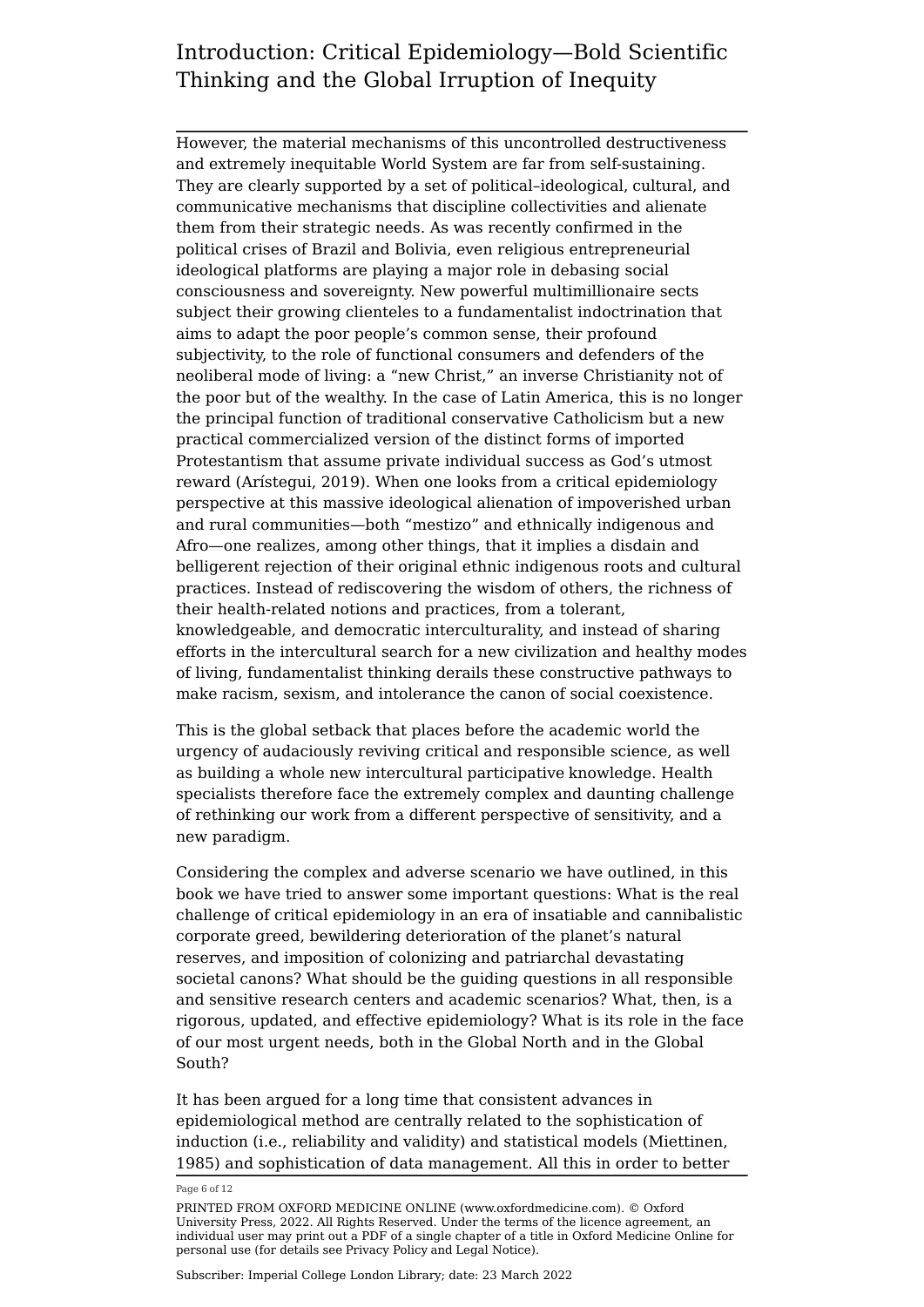describe risk factors and predict focalized outcomes. More recently, mainstream conventional researchers concerned with the changing nature of present conceptions and practices denote a growing acceptance of the "scientificity" of qualitative research. Either to enhance the traditional method or as a complementary and equally valid tool, so-called interpretative research holds a new position in the academic world. This obeys the need to recognize new ways for addressing new kinds of questions, shifting the balance between the researcher and the researched, and adding conceptual and theoretical depth to knowledge [\(Popay, 2003](https://oxfordmedicine.com/view/10.1093/med/9780190492786.001.0001/med-9780190492786-bibliography-1#med-9780190492786-bibItem-218)).

The book will deal with this quantitative versus qualitative debate, and other complementary issues—an important but essentially instrumental discussion—but its cognitive and strategic purpose is to go beyond instrumental discussion, to delineate a different epistemological and hands-on perspective: a historically defined standpoint for transformative action in the face of ever growing health needs of our time.

The history of all fields of science demonstrates that the contents and guiding strategies of its intellectual and practical operations change permanently. In his magnificent book *Revolution in Science*, [I. Cohen](https://oxfordmedicine.com/view/10.1093/med/9780190492786.001.0001/med-9780190492786-bibliography-1#med-9780190492786-bibItem-75) [\(1985\)](https://oxfordmedicine.com/view/10.1093/med/9780190492786.001.0001/med-9780190492786-bibliography-1#med-9780190492786-bibItem-75) reveals cornerstone arguments about the changing nature of scientific work. For the purpose of this introduction, I summarize his fundamental explanations of the profound changes that interpretative models, values, and social connections of science experience in different societies and historical periods. In his opinion, those new routes are determined by the use of the evolving ideas of each period; the creative application of ideas of other disciplines; the two-way interaction between the natural and exact sciences and the social and behavioral sciences; and, most important, the fact that revolutionary moves in science are not produced by instrumental innovation (i.e., quantitative or qualitative) but by the application of a groundbreaking theory or set of revolutionary  $ideas<sup>2</sup>$  $ideas<sup>2</sup>$  $ideas<sup>2</sup>$ —a paradigm in Kuhn's terms ([Kuhn, 1962](https://oxfordmedicine.com/view/10.1093/med/9780190492786.001.0001/med-9780190492786-bibliography-1#med-9780190492786-bibItem-163)).

<span id="page-11-0"></span>So, when analyzing the development of any scientific tradition, we must recognize that beyond the sociopolitical frame, the development of powerful ideas that spring out of needs, especially at crucial times, does inspire and guide transcendent, renewing, academic work.

In this introduction to *Critical Epidemiology and the People's Health*, it is important to highlight some of those instigating thoughts that have recurrently influenced the construction of the Latin American critical epidemiology paradigm. The book constitutes our first complete and wide-ranging English account of the theoretical and practical elements of our proposal for a critical epidemiology; until this time I have only published complete books and work of this scale regarding my version of the Latin American paradigm, in Spanish and Portuguese.

Page 7 of 12

PRINTED FROM OXFORD MEDICINE ONLINE (www.oxfordmedicine.com). © Oxford University Press, 2022. All Rights Reserved. Under the terms of the licence agreement, an individual user may print out a PDF of a single chapter of a title in Oxford Medicine Online for personal use (for details see [Privacy Policy](https://global.oup.com/privacy) and [Legal Notice](https://oxfordmedicine.com/page/legal-notice)).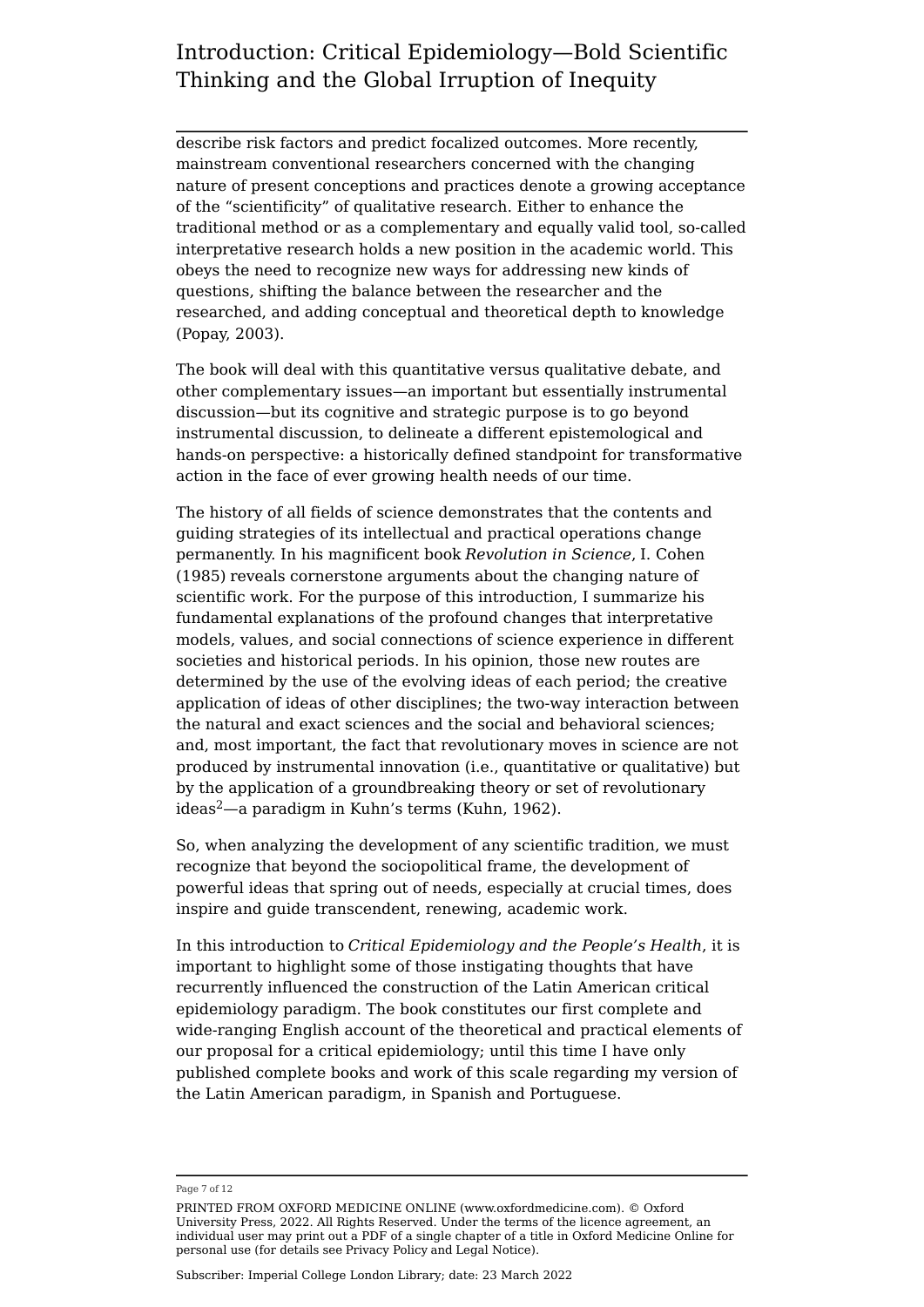The first and probably the most significant intellectual challenge responds to the need to re-examine, and overturn, the governing epistemological and ethical canons of the mainstream health sciences, in the process, repositioning the cardinal importance of critical science. This implies providing a convincing critique of the supposed pillars of the supposedly rigorous conventional Cartesian paradigms of hegemonic thinking. In all times, this dialectical move has always proved vital to protect academic knowledge from economic and political co-optation. Currently, the paramount importance of a critical epistemology therefore relates to the urgent need to protect and refresh the traditions of independent, responsible, critical health science.

In the second place, given the present affliction of our societies—both in the Global South and in the Global North—what is at stake is also the condemnation and questioning of a permissive or sometimes even mercenary epidemiology that, whether we like it or not, has become an accomplice of the historical hegemonic project. We must consequently embrace and increase with all our talent and ethical reserves the emancipatory force of the critical epidemiological paradigm, in order to denounce and counteract a decadent civilization and its grasping and shortsighted economic system.

Radical science has flourished in long-term intellectual traditions both in the South and in the North. A personal anecdote will serve at this point to illustrate their complementary nature. Two years ago, I was conducting a seminar discussion with my doctoral students about the construction of a transdisciplinary intercultural critique of the eco-epidemiological consequences of agribusiness. That activity coincided with an invitation to speak at the American Public Health Association annual meeting (APHA 2017) in its Spirit of 1848 Caucus Section. I gladly accepted the honor of joining a representative group of top-notch North American critical scholars and presenting my theory on "the 4 S's of life and the Andean academic-people's epidemiological approach." Inevitably I had to study the guiding principles of the Spirit of 1848 APHA caucus and understand its complementarity with our Latin American collective health movement philosophy. On doing so, my attention was drawn to Rudolph Virchow's sobering argument: "Preserving health and preventing disease requires 'full and unlimited democracy' and radical measures rather than 'mere palliatives' " ([Virchow, 1848](https://oxfordmedicine.com/view/10.1093/med/9780190492786.001.0001/med-9780190492786-bibliography-1#med-9780190492786-bibItem-261)). Going over Virchow's powerful statement, I recalled the pioneering epidemiological writings of Eugenio Espejo—not only one of the forefathers of Latin American Independence but also a medical revolutionary from Quito—who authored a groundbreaking volume on his socio-epidemiological argument relating smallpox with health inequity and criticizing a dominant bureaucracy [\(Espejo, 1785/1994](https://oxfordmedicine.com/view/10.1093/med/9780190492786.001.0001/med-9780190492786-bibliography-1#med-9780190492786-bibItem-99)). The radical pioneering ideas contained in Espejo's essay, written in Spanish and published in Madrid, soon crossed the colonial frontiers of the "Royal Audiencia of Quito" and his innovative arguments were expeditiously translated to Italian (1789) and German (1795), as explained by the medical historian [Nuñez \(2018\).](https://oxfordmedicine.com/view/10.1093/med/9780190492786.001.0001/med-9780190492786-bibliography-1#med-9780190492786-bibItem-204)

Page 8 of 12

PRINTED FROM OXFORD MEDICINE ONLINE (www.oxfordmedicine.com). © Oxford University Press, 2022. All Rights Reserved. Under the terms of the licence agreement, an individual user may print out a PDF of a single chapter of a title in Oxford Medicine Online for personal use (for details see [Privacy Policy](https://global.oup.com/privacy) and [Legal Notice](https://oxfordmedicine.com/page/legal-notice)).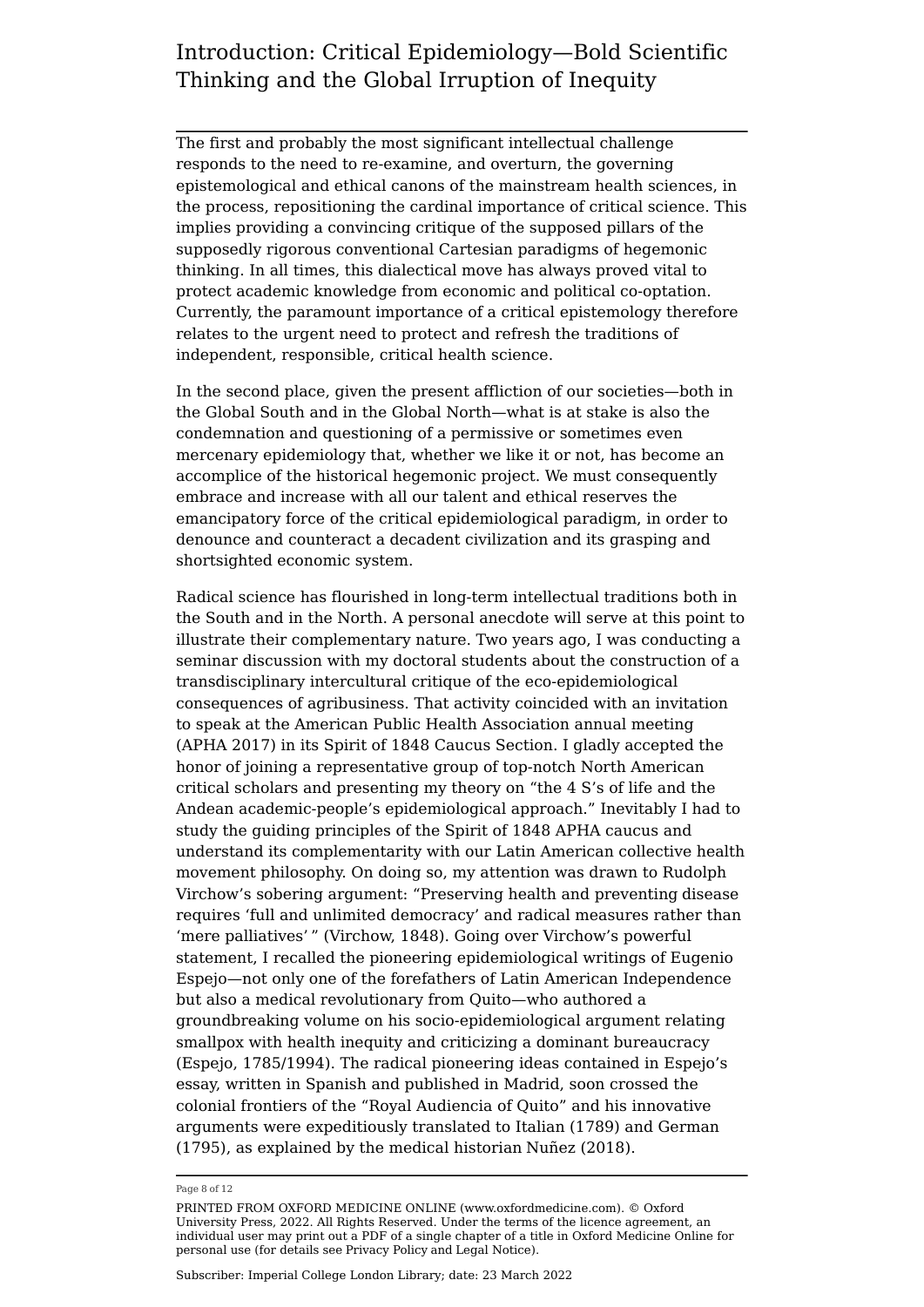This conceptual parallelism of critical voices coming from distinct settings both in the South and in the North of America is by no means a minor coincidence. It exemplifies the epistemological identity of bodies of knowledge linked to emancipatory science.

My dear colleague Nancy Krieger, of the prestigious Department of Social and Behavioral Sciences of the Harvard T.H. Chan School of Public Health, kindly invited me to present in this contribution to the "Small Book Big Ideas" series that she proposed, for the first time in the English language a complete synthesis of all the cardinal elements of my new epidemiology proposition; not withstanding some abridged previous publications focusing on certain facets of work. I immediately accepted, considering it an unparalleled personal opportunity to contribute to international socially supportive academic work. I was especially encouraged by her design of the series. An important motivation for my enthusiasm was also the fact that the series is being produced in partnership with Oxford University Press (OUP), a prominent, wellrenowned scientific publisher. Chad Zimmerman, former Clinical Medicine Editor of OUP, suggested that in this small book I provide a consistent panorama of my own ideas and contributions to Latin American epidemiology.

The significant undertaking of translating for an English-speaking audience my key ideas about the nature and responsibilities of epidemiological research implies a double challenge. First is the need to overcome a cultural barrier. In effect, despite the fact that many of my epidemiological works have received wide circulation in Spanish and Portuguese in prestigious doctoral and postdoctoral programs of the region, and although many of them have also been defined as cuttingedge contributions by leading North American health scientists [\(Briggs,](https://oxfordmedicine.com/view/10.1093/med/9780190492786.001.0001/med-9780190492786-bibliography-1#med-9780190492786-bibItem-65)  [2005](https://oxfordmedicine.com/view/10.1093/med/9780190492786.001.0001/med-9780190492786-bibliography-1#med-9780190492786-bibItem-65); [Krieger, 2011](https://oxfordmedicine.com/view/10.1093/med/9780190492786.001.0001/med-9780190492786-bibliography-1#med-9780190492786-bibItem-159); [Waitzkin, Iriart, Estrada, & Lamadrid, 2001](https://oxfordmedicine.com/view/10.1093/med/9780190492786.001.0001/med-9780190492786-bibliography-1#med-9780190492786-bibItem-265)), to date they have not been widely disseminated in the English-speaking world. Second, and most important, it implies the complex challenge of polishing and communicating a well-knit synthesis of my principal contributions by placing my ideas within the logic, framework, and structure of English academic writing. In accepting this challenge, I have been encouraged by the very positive experience of postgraduate lecturing at the University of California (UC). Professor Charles Briggs, a leading internationally known social scientist and knowledgeable expert on Latin America, invited me to lecture in a full quarter program of undergraduate and graduate studies at UC San Diego and, more recently, a doctoral seminar at Berkeley. Both were proposed by the respective Latin American Studies Centers of the UC branch and, in the second case, sponsored by the prestigious National Nurses United and the California Nurses Association.

I sincerely hope that this collaborative effort will open a path to consistent intercultural cooperation and mutual intellectual enquiry. The book is intended, on the conceptual side, to present our efforts in rethinking the scope of wellness and healthy living in a contextualized manner. It also presents an alternative logic for constructing the real

Page 9 of 12

PRINTED FROM OXFORD MEDICINE ONLINE (www.oxfordmedicine.com). © Oxford University Press, 2022. All Rights Reserved. Under the terms of the licence agreement, an individual user may print out a PDF of a single chapter of a title in Oxford Medicine Online for personal use (for details see [Privacy Policy](https://global.oup.com/privacy) and [Legal Notice](https://oxfordmedicine.com/page/legal-notice)).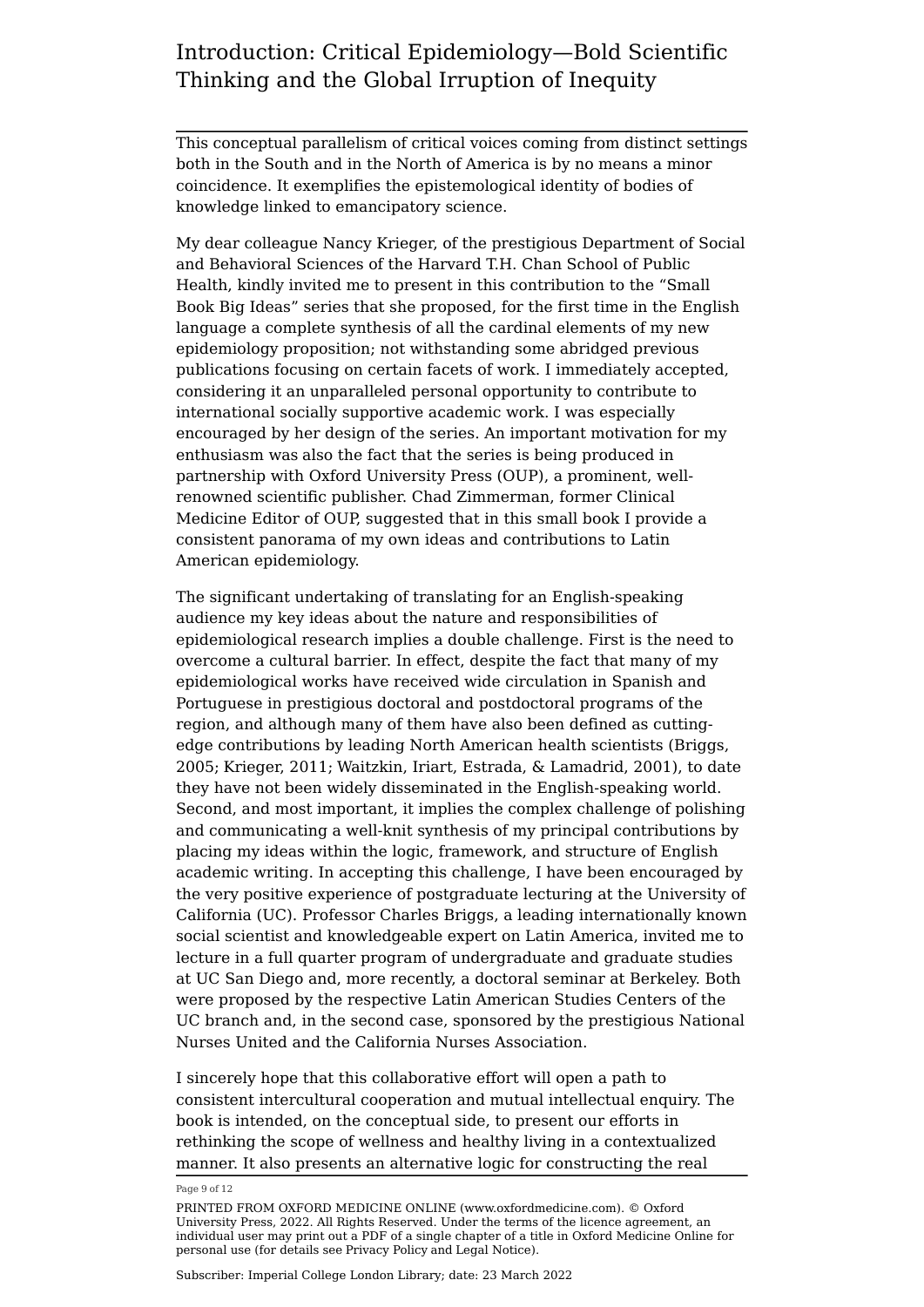object, subject, and practical projection of transformative health knowledge: a counteractive trend involving concrete methodological restatements needed for complex thinking in epidemiology. That is, complex, intercultural, and emancipating knowledge–wisdom research that involves, but also supersedes, the innovation of formal quantitative models.

In other words, critical epidemiology must avoid juxtaposing a critical model of relationships within society and the practices needed to change it, with the passive, functional, value-free conventional cognitive structure of empirical analysis. It must be consistent with a renewed methodological perspective that breaks away from the Cartesian rigidities of a positivistic notion of correspondence and objectivity. This means it must override the *active object*—*passive subject* unidirectional reflex conception of empirical method and, at the same time, supersede the *active subject*—*passive object* logic of cultural relativism. It must therefore acquire an *active object*—*active subject* form of logic that can only be fully developed in the context of *active epidemiological praxis*. All three elements must therefore be considered and operated as active interdependent elements of the movement of emancipatory knowledge needed to explain, mobilize, and transform society, and not merely describe its fragmented causal conjunctions.

The previous reasoning leads to a discussion of what is hard social science or, specifically, hard epidemiology. The "hardness" of epidemiology does not only reside in rigorous objectivity but also simultaneously resides in a laborious and well-knit subjectivity, and also an effective integration of praxis. What we need is a triangular action that articulates three fundamental elements: (1) a solid transformative project of the critical processes involved in the social determination of a certain epidemiological condition; (2) a clearly integrated block of affected or concerned collectivities; and (3) a solid and effective integration of intercultural, transdisciplinary, transformative knowledge in action. Integral, intercultural, meta-critic epidemiological method needs this triple movement to mobilize society toward the prevention of unhealthy processes and promotion of protective modes of living, at all levels of the social determination of health movement.

One challenge of this book is to show how we have gone about rethinking the *object–subject–praxis movement.* This is crucial in defining sharp theoretical, technical, social, and administrative ways to act in defense of life and enhance healthy modes of living. In order to attain that objective, we need to unravel the incomplete and compliant logic and structure of empiricist science. It is our ethical duty to overcome the paramount rule of the causal epidemiological method in bureaucratic planning and functionalist research. We must elucidate a means of recovering the dialectic inductive–deductive–praxis movement, where the construction of study object and study subject become interdependent and define its movement in the context of transformative social praxis.

Page 10 of 12

PRINTED FROM OXFORD MEDICINE ONLINE (www.oxfordmedicine.com). © Oxford University Press, 2022. All Rights Reserved. Under the terms of the licence agreement, an individual user may print out a PDF of a single chapter of a title in Oxford Medicine Online for personal use (for details see [Privacy Policy](https://global.oup.com/privacy) and [Legal Notice](https://oxfordmedicine.com/page/legal-notice)).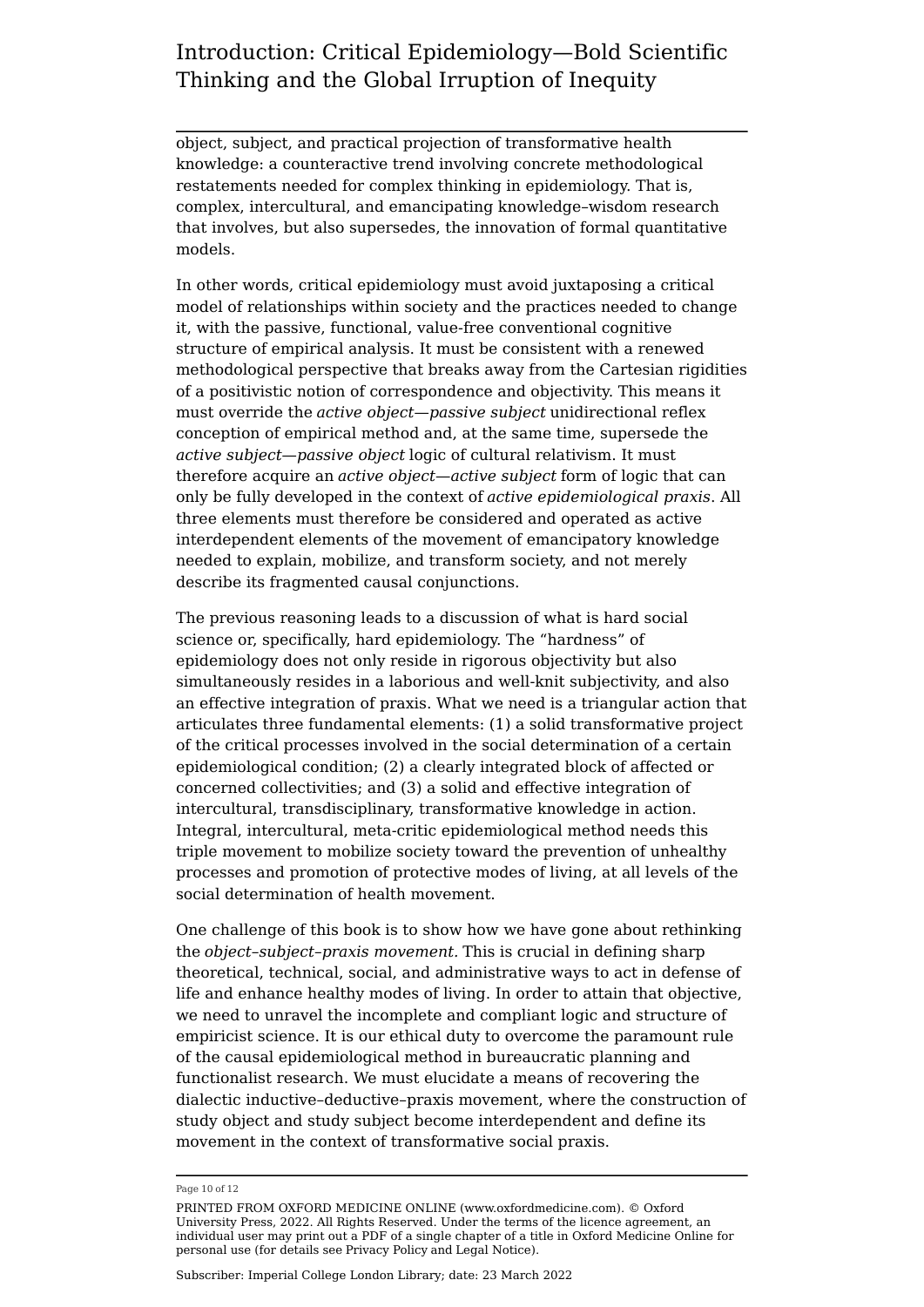This brief book summarizes our work and our main propositions—stated in many previous books and articles—constructed in the mainstream of the Latin American social medicine/collective health movement. It also incorporates the reflections and clarifications that appeared while condensing that experience for an English-speaking public.

The guiding principle of my work has been, for many years now, the need to promote and consolidate effective intercultural research in the intersection of academic and progressive community paradigm building. We still are far from completing the task, but we already have some very powerful and interesting successes.

In Chapter [1](https://oxfordmedicine.com/view/10.1093/med/9780190492786.001.0001/med-9780190492786-chapter-2#), I present a panoramic analysis of the roots and landmarks of the critical scientific tradition: the new philosophy and ethics of the Latin American critical collective health sciences. When streamlining our initial essay text, we came to understand that it was important to start by familiarizing our readers with our work and its historical construction.

In Chapter [2](https://oxfordmedicine.com/view/10.1093/med/9780190492786.001.0001/med-9780190492786-chapter-3#), I deal with the global problems that make critical epidemiology an imperative tool in our current world. It aims to explain my epidemiological understanding of the historically demanding socioenvironmental contradictions, out of which we must extract the critical processes that must be central to our work. I emphasize the fact that greedy destructive big business applications of new technologies of the fourth industrial revolution have left planetary life and health hanging by a thread; they are the basis of a civilization in which producing fast, living fast, and dying fast is the logic and foundation of accelerated profit. We stress the need to expose the fast-track, unhealthy, global civilization of the 21st century and to redefine the scope of wellness and health.

Chapter [3](https://oxfordmedicine.com/view/10.1093/med/9780190492786.001.0001/med-9780190492786-chapter-4#) describes the main conceptual and methodological breaks and new categories that I have proposed in order to go beyond the Cartesian logic. Basically, I have condensed this movement into five central ruptures with the cognitive pillars of empirical epidemiology: lineal causality, external conjunction, empirical quantitative and qualitative analysis, empirical socio-epidemiological stratification, and Cartesian health geography. To illustrate my reasoning, I have inserted some examples taken from our research and postgraduate teaching.

Chapter [3](https://oxfordmedicine.com/view/10.1093/med/9780190492786.001.0001/med-9780190492786-chapter-4#) also highlights some key elements for working toward a new framework for practice and ethos, one necessary to subvert the notions of health prevention and promotion and to move from passive vertical bureaucratic surveillance to an active, community-based critical health monitoring movement. Here, the overall intention is to move our reasoning away from functionalist public health to incorporate the transformative notion of collective health. This is a complex operation that presupposes the need to move beyond conventional conceptions, to leave our institutional comfort zones, to reaffirm a critical scientific philosophy, and to rescue potent concepts of the wisdom of "others."

Page 11 of 12

PRINTED FROM OXFORD MEDICINE ONLINE (www.oxfordmedicine.com). © Oxford University Press, 2022. All Rights Reserved. Under the terms of the licence agreement, an individual user may print out a PDF of a single chapter of a title in Oxford Medicine Online for personal use (for details see [Privacy Policy](https://global.oup.com/privacy) and [Legal Notice](https://oxfordmedicine.com/page/legal-notice)).